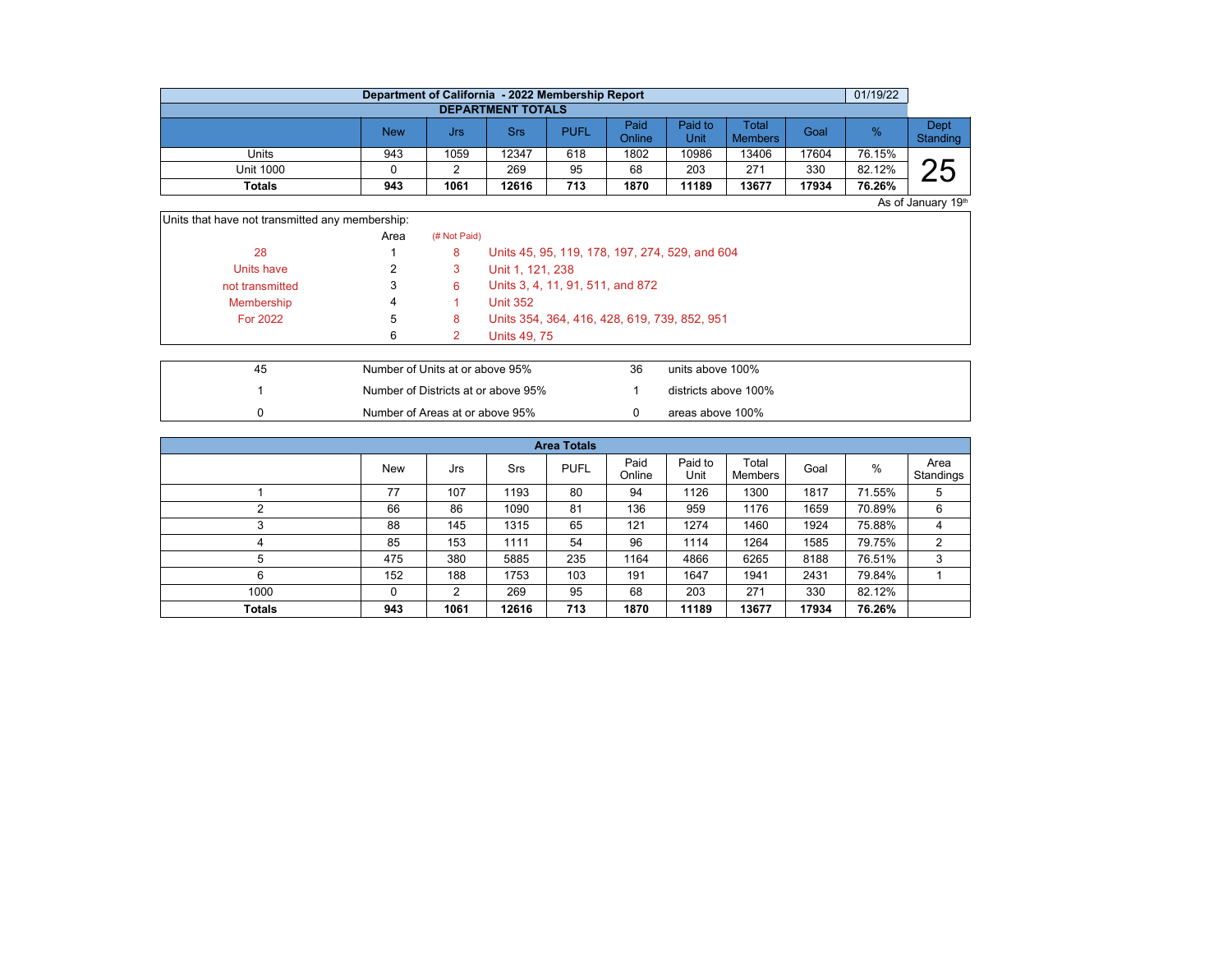| <b>District Totals</b> |                       |                                    |                         |                 |                                    |                  |                  |       |         |                              |  |
|------------------------|-----------------------|------------------------------------|-------------------------|-----------------|------------------------------------|------------------|------------------|-------|---------|------------------------------|--|
|                        | <b>New</b>            | Jrs                                | Srs                     | <b>PUFL</b>     | Paid<br>Online                     | Paid to<br>Unit  | Total<br>Members | Goal  | $\%$    | <b>District</b><br>Standings |  |
| $\mathbf{1}$           | 6                     | 6                                  | 65                      | 5               | 4                                  | 62               | 71               | 97    | 73.20%  | 18                           |  |
| $\overline{2}$         | 20                    | 11                                 | 186                     | 10              | 16                                 | 171              | 197              | 296   | 66.55%  | 23                           |  |
| 3                      | 0                     | 0                                  | 15                      | 3               | $\overline{2}$                     | 10               | 15               | 18    | 83.33%  | $\overline{7}$               |  |
| $\overline{4}$         | 10                    | 26                                 | 180                     | 6               | $\overline{7}$                     | 193              | 206              | 312   | 66.03%  | 25                           |  |
| 5                      | $\overline{13}$       | $\overline{8}$                     | 257                     | $\overline{26}$ | $\overline{27}$                    | 212              | 265              | 407   | 65.11%  | 26                           |  |
| 6                      | 16                    | 49                                 | 299                     | 16              | $\overline{25}$                    | $\overline{307}$ | 348              | 406   | 85.71%  | 3                            |  |
| $\overline{7}$         | $\overline{12}$       | $\overline{7}$                     | 191                     | 14              | $\overline{13}$                    | 171              | 198              | 281   | 70.46%  | $\overline{22}$              |  |
| 8                      | $\mathbf 0$           | 0                                  | 4                       | 3               | $\mathbf{1}$                       | $\mathbf 0$      | $\overline{4}$   | 30    | 13.33%  | $\overline{30}$              |  |
| 9                      | $\mathbf 0$           | 6                                  | 46                      | 8               | $\overline{2}$                     | 42               | 52               | 86    | 60.47%  | 28                           |  |
| 10                     | $\overline{3}$        | 3                                  | 47                      | 6               | $\mathbf 0$                        | 44               | 50               | 79    | 63.29%  | 27                           |  |
| 11                     | 16                    | 27                                 | 304                     | 19              | 29                                 | 283              | 331              | 411   | 80.54%  | 9                            |  |
| 12                     | 19                    | 34                                 | 238                     | $\overline{7}$  | 17                                 | 248              | 272              | 351   | 77.49%  | 11                           |  |
| 13                     | 14                    | 27                                 | 211                     | 27              | 11                                 | 200              | 238              | 323   | 73.68%  | 17                           |  |
| 14<br>$\overline{15}$  | 10<br>$\overline{32}$ | $\overline{35}$<br>$\overline{32}$ | $\overline{211}$<br>306 | 15              | $\overline{28}$<br>$\overline{23}$ | 203              | 246<br>338       | 451   | 54.55%  | $\overline{29}$              |  |
|                        |                       |                                    |                         | 15              |                                    | 300              |                  | 367   | 92.10%  | $\overline{2}$               |  |
| 16                     | 85                    | 52                                 | 784                     | 16              | 62                                 | 758              | 836              | 988   | 84.62%  | 6                            |  |
| 17                     | 11                    | 30                                 | 108                     | 0               | $\overline{2}$                     | 136              | 138              | 131   | 105.34% | $\mathbf{1}$                 |  |
| 18                     | 25                    | 84                                 | 450                     | 41              | 56                                 | 437              | 534              | 706   | 75.64%  | 13                           |  |
| 19                     | 65                    | 48                                 | 676                     | 43              | 74                                 | 607              | 724              | 979   | 73.95%  | 16                           |  |
| 20                     | 21                    | 17                                 | 310                     | 23              | 35                                 | 269              | 327              | 403   | 81.14%  | 8                            |  |
| 21                     | 85                    | 96                                 | 896                     | 36              | 153                                | 803              | 992              | 1494  | 66.40%  | 24                           |  |
| 22                     | 50                    | 67                                 | 1045                    | 111             | 140                                | 861              | 1112             | 1503  | 73.99%  | 15                           |  |
| 23                     | 9                     | 75                                 | 327                     | 11              | 20                                 | 371              | 402              | 475   | 84.63%  | 5                            |  |
| 24                     | 21                    | 35                                 | 209                     | 23              | 38                                 | 183              | 244              | 334   | 73.05%  | 19                           |  |
| 25                     | 115                   | 105                                | 1248                    | 48              | 109                                | 1196             | 1353             | 1866  | 72.51%  | 20                           |  |
| 26                     | 22                    | 10                                 | 257                     | 12              | 41                                 | 214              | 267              | 356   | 75.00%  | 14                           |  |
| 27                     | 11                    | 17                                 | 256                     | 9               | 24                                 | 240              | 273              | 344   | 79.36%  | 10                           |  |
| 28                     | 27                    | 40                                 | 525                     | 25              | 81                                 | 459              | 565              | 785   | 71.97%  | 21                           |  |
| 29                     | 212                   | 71                                 | 2504                    | 31              | 733                                | 1811             | 2575             | 3020  | 85.26%  | 4                            |  |
| 30                     | 13                    | 41                                 | 192                     | 9               | 29                                 | 195              | 233              | 305   | 76.39%  | 12                           |  |
| 1000                   | 0                     | $\overline{2}$                     | 269                     | 95              | 68                                 | 203              | 271              | 330   | 82.12%  |                              |  |
| <b>Totals</b>          | 943                   | 1061                               | 12616                   | 713             | 1870                               | 11189            | 13677            | 17934 | 76.26%  |                              |  |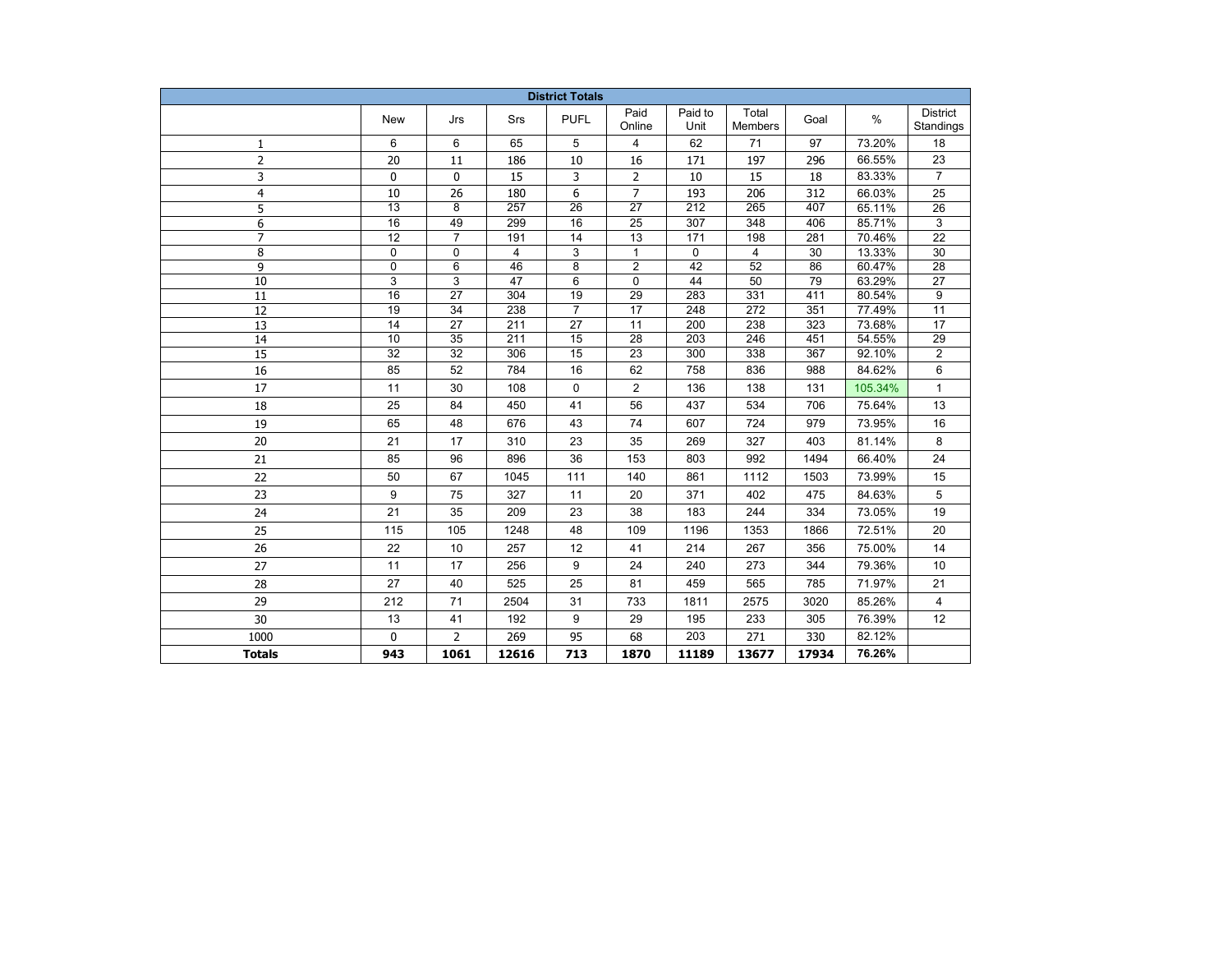| District 1 (Area 1)                                                                                                                                   |                                                                      |   |   |    |   |              |                |    |    |          |   |  |  |  |
|-------------------------------------------------------------------------------------------------------------------------------------------------------|----------------------------------------------------------------------|---|---|----|---|--------------|----------------|----|----|----------|---|--|--|--|
| 01/19/22<br>Department of California - 2022 Membership Report                                                                                         |                                                                      |   |   |    |   |              |                |    |    |          |   |  |  |  |
| Paid<br>Paid to<br>Total<br>$\%$<br>Unit #<br><b>PUFL</b><br>Goal<br>Unit Name<br><b>New</b><br><b>Srs</b><br>Jrs<br>Online<br>Unit<br><b>Members</b> |                                                                      |   |   |    |   |              |                |    |    |          |   |  |  |  |
| 96                                                                                                                                                    | Standing<br>32<br>18<br>21<br>23<br>71.88%<br>3<br>Seguoia<br>0<br>0 |   |   |    |   |              |                |    |    |          |   |  |  |  |
| 205                                                                                                                                                   | <b>Walker Bailey</b>                                                 | 6 | 4 | 21 |   | 0            | 25             | 25 | 20 | 125.00%  |   |  |  |  |
| 274                                                                                                                                                   | Arcata                                                               | n | 0 | 4  |   | 4            | $\overline{0}$ | 4  | 11 | 36.36%   | 4 |  |  |  |
| 415                                                                                                                                                   | Hoopa                                                                | 0 | 0 | 19 | ٥ | 0            | 19             | 19 | 23 | 82.61%   | 2 |  |  |  |
| 529                                                                                                                                                   | Hopland                                                              | n | 0 |    |   | $\mathbf{0}$ | $\overline{0}$ | 0  | 11 | $0.00\%$ | 5 |  |  |  |
| <b>Total</b>                                                                                                                                          |                                                                      | 6 | 6 | 65 | 5 | 4            | 62             | 71 | 97 | 73.20%   |   |  |  |  |

| District 2 (Area 1) |                                                                                                                                      |    |    |     |    |    |                |     |     |        |   |  |  |  |  |
|---------------------|--------------------------------------------------------------------------------------------------------------------------------------|----|----|-----|----|----|----------------|-----|-----|--------|---|--|--|--|--|
|                     | 01/19/22<br>Department of California - 2022 Membership Report                                                                        |    |    |     |    |    |                |     |     |        |   |  |  |  |  |
| Unit #              | Paid<br>Paid to<br>Total<br>$\%$<br><b>PUFL</b><br><b>New</b><br>Unit Name<br>Goal<br><b>Srs</b><br>Jrs<br>Online<br>Unit<br>Members |    |    |     |    |    |                |     |     |        |   |  |  |  |  |
| 92                  | Standing<br>55<br>80<br>63<br>Cheula<br>58<br>78.75%<br>4<br>4                                                                       |    |    |     |    |    |                |     |     |        |   |  |  |  |  |
| 197                 | Shasta                                                                                                                               |    | 0  | 8   | 4  | 4  | $\overline{0}$ | 8   | 49  | 16.33% |   |  |  |  |  |
| 369                 | Willis Hollenbeak                                                                                                                    |    | 0  | 12  | 0  |    | 11             | 12  | 15  | 80.00% |   |  |  |  |  |
| 720                 | Shasta Dam                                                                                                                           |    |    | 49  |    | っ  | 49             | 54  | 72  | 75.00% | 3 |  |  |  |  |
| 746                 | Glen L Wilson Sr- Seawolf                                                                                                            | 8  |    | 59  |    | 4  | 56             | 60  | 80  | 75.00% | 3 |  |  |  |  |
| <b>Total</b>        |                                                                                                                                      | 20 | 11 | 186 | 10 | 16 | 171            | 197 | 296 | 66.55% |   |  |  |  |  |

| District 3 (Area 1)                                                                                                                                    |                                     |  |  |    |  |   |    |    |    |        |  |  |  |
|--------------------------------------------------------------------------------------------------------------------------------------------------------|-------------------------------------|--|--|----|--|---|----|----|----|--------|--|--|--|
| 01/19/22<br>Department of California - 2020 Membership Report                                                                                          |                                     |  |  |    |  |   |    |    |    |        |  |  |  |
| Paid<br>Paid to<br>Total<br>%<br>Unit#<br><b>PUFL</b><br><b>New</b><br>Unit Name<br>Goal<br>Srs<br>Jrs<br>Online<br>Unit<br>Standing<br><b>Members</b> |                                     |  |  |    |  |   |    |    |    |        |  |  |  |
| 204                                                                                                                                                    | <b>Thomas Tucker</b>                |  |  | 15 |  | - | 10 | 15 | 18 | 83.33% |  |  |  |
| <b>Total</b>                                                                                                                                           | 15<br>10<br>18<br>15<br>83.33%<br>0 |  |  |    |  |   |    |    |    |        |  |  |  |

| District 4 (Area 1)                                                                                                                          |                                                               |                |     |     |              |                |                 |                  |      |        |                  |  |  |  |  |
|----------------------------------------------------------------------------------------------------------------------------------------------|---------------------------------------------------------------|----------------|-----|-----|--------------|----------------|-----------------|------------------|------|--------|------------------|--|--|--|--|
|                                                                                                                                              | Department of California - 2020 Membership Report<br>01/19/22 |                |     |     |              |                |                 |                  |      |        |                  |  |  |  |  |
| Unit #                                                                                                                                       | <b>Unit Name</b>                                              | <b>New</b>     | Jrs | Srs | <b>PUFL</b>  | Paid<br>Online | Paid to<br>Unit | Total<br>Members | Goal | $\%$   | Unit<br>Standing |  |  |  |  |
| 42<br>14<br>16<br>$\overline{2}$<br>17<br>18<br>$\mathbf{0}$<br>94.44%<br>Yuba-Sutter                                                        |                                                               |                |     |     |              |                |                 |                  |      |        |                  |  |  |  |  |
| $\overline{0}$<br>8<br>45<br>18<br>$0.00\%$<br>Raisner<br>0<br>$\mathbf{0}$<br>0<br>$\mathbf{0}$<br>$\mathbf{0}$<br>$\mathbf{0}$             |                                                               |                |     |     |              |                |                 |                  |      |        |                  |  |  |  |  |
| $\overline{0}$<br>95<br>26<br>$0.00\%$<br>8<br>0<br>$\mathbf{0}$<br>$\mathbf{0}$<br>$\mathbf{0}$<br>$\mathbf{0}$<br>$\mathbf{0}$<br>Oroville |                                                               |                |     |     |              |                |                 |                  |      |        |                  |  |  |  |  |
| 98                                                                                                                                           | Jefferson L Winn                                              | $\Omega$       | 9   | 14  | 0            | 0              | 23              | 23               | 26   | 88.46% | $\overline{2}$   |  |  |  |  |
| 167                                                                                                                                          | Mount Lassen                                                  | $\overline{2}$ | 6   | 22  |              |                | 26              | 28               | 33   | 84.85% | 4                |  |  |  |  |
| 210                                                                                                                                          | South Butte                                                   |                |     | 13  | 0            | $\mathbf{0}$   | 14              | 14               | 16   | 87.50% | 3                |  |  |  |  |
| 218                                                                                                                                          | Vernon Jewel Danley                                           |                | 8   | 71  | 0            | 2              | 77              | 79               | 99   | 79.80% | 5                |  |  |  |  |
| 673                                                                                                                                          | Durham                                                        | $\mathbf{0}$   | 0   | 14  | $\mathbf{0}$ |                | 13              | 14               | 18   | 77.78% | 6                |  |  |  |  |
| 807                                                                                                                                          | Linda                                                         |                |     | 30  | 3            | 2              | 26              | 31               | 58   | 53.45% | 7                |  |  |  |  |
| <b>Total</b>                                                                                                                                 |                                                               | 10             | 26  | 180 | 6            |                | 193             | 206              | 312  | 66.03% |                  |  |  |  |  |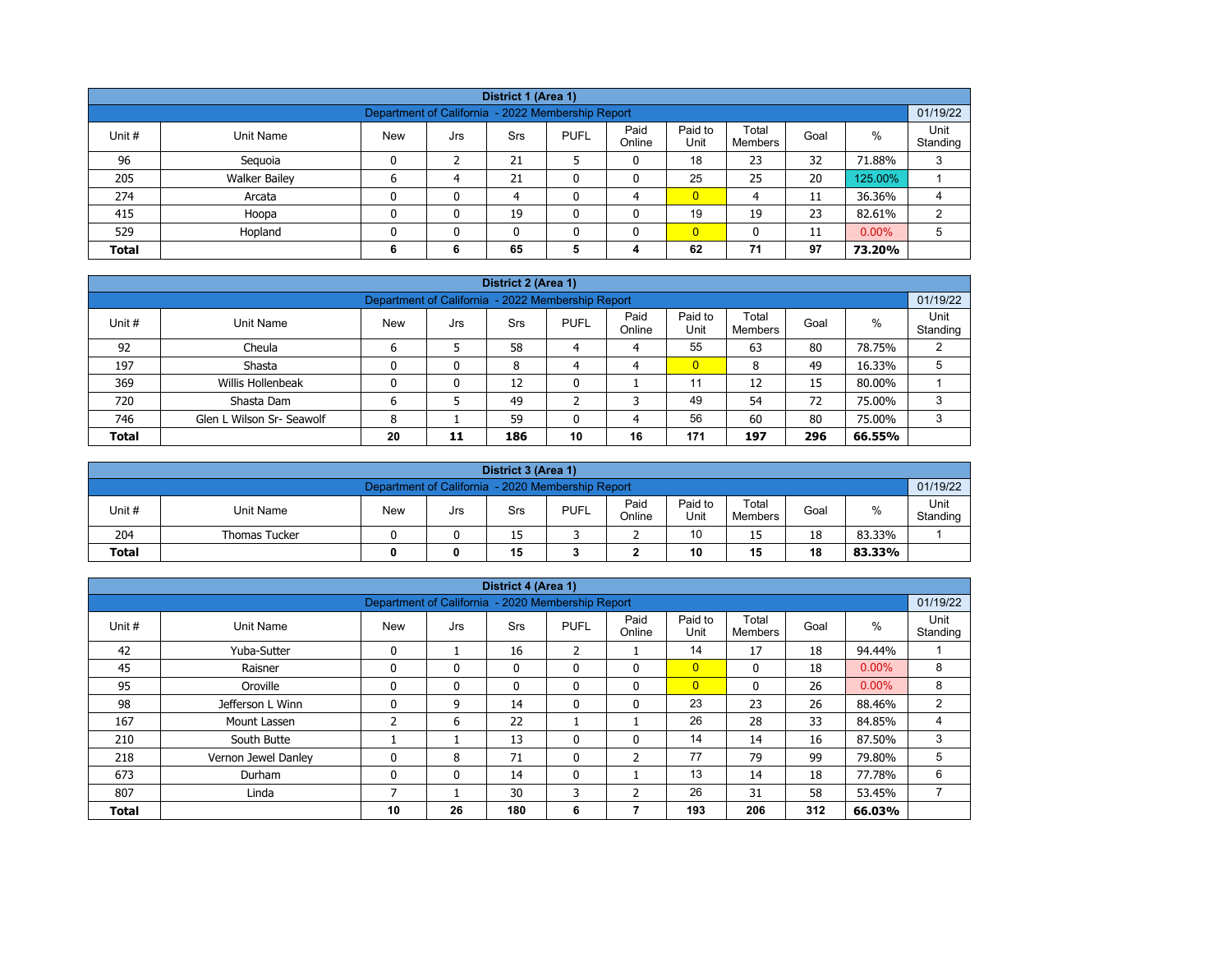| District 5 (Area 1)                                                                                |                                                               |                |              |                |              |                |                 |                         |      |         |                  |  |  |  |  |
|----------------------------------------------------------------------------------------------------|---------------------------------------------------------------|----------------|--------------|----------------|--------------|----------------|-----------------|-------------------------|------|---------|------------------|--|--|--|--|
|                                                                                                    | 01/19/22<br>Department of California - 2020 Membership Report |                |              |                |              |                |                 |                         |      |         |                  |  |  |  |  |
| Unit #                                                                                             | Unit Name                                                     | <b>New</b>     | Jrs          | Srs            | <b>PUFL</b>  | Paid<br>Online | Paid to<br>Unit | Total<br><b>Members</b> | Goal | $\%$    | Unit<br>Standing |  |  |  |  |
| 21                                                                                                 | <b>Theodore Roosevelt</b>                                     | $\Omega$       | $\mathbf{0}$ | 13             | 3            |                | 9               | 13                      | 63   | 20.63%  | 12               |  |  |  |  |
| 3<br>10<br>2<br>10<br>140.00%<br>0<br>14<br>14<br>101<br>Benicia                                   |                                                               |                |              |                |              |                |                 |                         |      |         |                  |  |  |  |  |
| 3<br>28<br>6<br>3<br>34<br>111<br>$\mathbf{0}$<br>34<br>43<br>79.07%<br>Sotoyome                   |                                                               |                |              |                |              |                |                 |                         |      |         |                  |  |  |  |  |
| 5<br>15<br>165<br>0<br>20<br>20<br>23<br>Rago-Christopher<br>0<br>4<br>86.96%                      |                                                               |                |              |                |              |                |                 |                         |      |         |                  |  |  |  |  |
| 178                                                                                                | Rio Vista                                                     | $\mathbf{0}$   | $\mathbf{0}$ | $\overline{2}$ | $\mathbf{0}$ | 2              | $\overline{0}$  | 2                       | 14   | 14.29%  | 12               |  |  |  |  |
| 179                                                                                                | San Anselmo                                                   | $\overline{2}$ | $\mathbf{0}$ | 21             | 0            | 3              | 18              | 21                      | 22   | 95.45%  | 3                |  |  |  |  |
| 194                                                                                                | Tredway                                                       | 0              | 0            | 13             | 2            | $\mathbf 0$    | 11              | 13                      | 10   | 130.00% |                  |  |  |  |  |
| 199                                                                                                | Saint Helena                                                  |                | 3            | 29             | $\mathbf{0}$ | 3              | 29              | 32                      | 36   | 88.89%  | 4                |  |  |  |  |
| 208                                                                                                | Dixon                                                         | 2              | $\mathbf{0}$ | 19             | $\mathbf{0}$ | ÷.             | 18              | 19                      | 34   | 55.88%  | 9                |  |  |  |  |
| 293                                                                                                | William Russell Ledford                                       | 0              | 4            | 21             | 6            | $\mathbf{0}$   | 19              | 25                      | 40   | 62.50%  | 8                |  |  |  |  |
| 437                                                                                                | Konocti                                                       | 2              | $\mathbf{0}$ | 24             | 2            | 3              | 19              | 24                      | 54   | 44.44%  | 10               |  |  |  |  |
| 33<br>7<br>3<br>36<br>3<br>36<br>48<br>550<br>$\mathbf{0}$<br>0<br>75.00%<br>Mare Island Navy Yard |                                                               |                |              |                |              |                |                 |                         |      |         |                  |  |  |  |  |
| Total                                                                                              |                                                               | 13             | 8            | 257            | 26           | 27             | 212             | 265                     | 407  | 65.11%  |                  |  |  |  |  |

| District 6 (Area 1) |                                                                                                                                                  |    |    |     |    |    |                |     |     |         |   |  |  |  |
|---------------------|--------------------------------------------------------------------------------------------------------------------------------------------------|----|----|-----|----|----|----------------|-----|-----|---------|---|--|--|--|
|                     | 01/19/22<br>Department of California - 2020 Membership Report                                                                                    |    |    |     |    |    |                |     |     |         |   |  |  |  |
| Unit #              | Paid<br>Paid to<br>Total<br>$\%$<br><b>PUFL</b><br>Goal<br><b>Srs</b><br>Unit Name<br><b>New</b><br>Jrs<br>Unit<br>Standing<br>Online<br>Members |    |    |     |    |    |                |     |     |         |   |  |  |  |
| 77                  | 30<br>Yolo<br>37<br>5<br>27<br>32<br>86.49%<br>0<br>4                                                                                            |    |    |     |    |    |                |     |     |         |   |  |  |  |
| 233                 | Laguna Elk Grove                                                                                                                                 | 0  | 16 | 50  |    | 13 | 52             | 66  | 74  | 89.19%  | 3 |  |  |  |
| 383                 | Fair Oaks                                                                                                                                        |    | 11 | 48  |    |    | 57             | 59  | 57  | 103.51% |   |  |  |  |
| 521                 | Haggin-Grant                                                                                                                                     | 8  | 14 | 127 | 0  |    | 134            | 141 | 148 | 95.27%  | C |  |  |  |
| 604                 | Magellan                                                                                                                                         | 0  | 0  | 11  | 10 |    | $\overline{0}$ | 11  | 33  | 33.33%  | 6 |  |  |  |
| 832                 | Charles Eggen                                                                                                                                    |    |    | 36  | 4  |    | 34             | 39  | 57  | 68.42%  | 5 |  |  |  |
| <b>Total</b>        |                                                                                                                                                  | 16 | 49 | 299 | 16 | 25 | 307            | 348 | 406 | 85.71%  |   |  |  |  |

| District 7 (Area 1)                                                                                                                            |                                                                                       |    |   |     |              |              |     |     |     |         |   |  |  |  |
|------------------------------------------------------------------------------------------------------------------------------------------------|---------------------------------------------------------------------------------------|----|---|-----|--------------|--------------|-----|-----|-----|---------|---|--|--|--|
| 01/19/22<br>Department of California - 2020 Membership Report                                                                                  |                                                                                       |    |   |     |              |              |     |     |     |         |   |  |  |  |
| Paid<br>Paid to<br>Total<br>$\%$<br>Unit #<br><b>New</b><br>Unit Name<br><b>PUFL</b><br>Goal<br><b>Srs</b><br>Jrs<br>Online<br>Unit<br>Members |                                                                                       |    |   |     |              |              |     |     |     |         |   |  |  |  |
| 119                                                                                                                                            | Standing<br>37<br>$\overline{0}$<br>21.62%<br>EL Dorado<br>0<br>6<br>8<br>8<br>4<br>4 |    |   |     |              |              |     |     |     |         |   |  |  |  |
| 130                                                                                                                                            | 31<br>48<br>31<br>33<br>Frank Gallino<br>68.75%<br>4                                  |    |   |     |              |              |     |     |     |         |   |  |  |  |
| 169                                                                                                                                            | Alyn W Butler                                                                         |    |   | 51  |              |              | 46  | 53  | 61  | 86.89%  |   |  |  |  |
| 264                                                                                                                                            | James E Fowler                                                                        |    | 0 | 10  |              | $\mathbf{0}$ | 10  | 10  | 10  | 100.00% |   |  |  |  |
| 587                                                                                                                                            | Warren Mckeon                                                                         |    | 3 | 60  | 4            |              | 56  | 63  | 77  | 81.82%  | 3 |  |  |  |
| 795                                                                                                                                            | Stella Van Dyke Johnson                                                               |    | 0 | 31  | $\mathbf{0}$ | 3            | 28  | 31  | 48  | 64.58%  | 5 |  |  |  |
| <b>Total</b>                                                                                                                                   |                                                                                       | 12 |   | 191 | 14           | 13           | 171 | 198 | 281 | 70.46%  |   |  |  |  |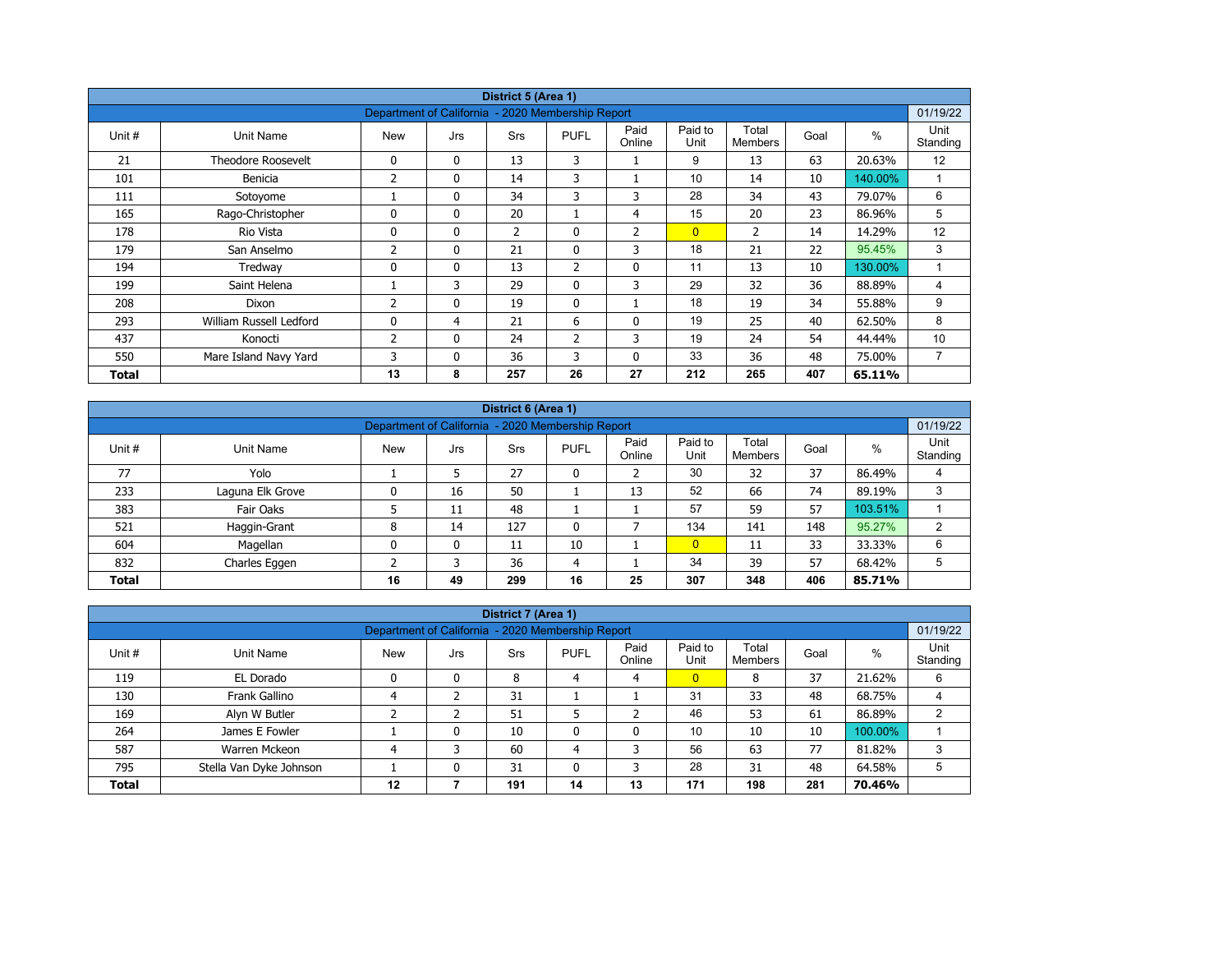| District 8 (Area 2)                                                                                                                                     |                                                               |  |  |  |  |  |  |  |  |  |  |  |  |  |  |
|---------------------------------------------------------------------------------------------------------------------------------------------------------|---------------------------------------------------------------|--|--|--|--|--|--|--|--|--|--|--|--|--|--|
|                                                                                                                                                         | 01/19/22<br>Department of California - 2022 Membership Report |  |  |  |  |  |  |  |  |  |  |  |  |  |  |
| Paid<br>Paid to<br>Total<br><b>PUFL</b><br>%<br>Unit #<br>Unit Name<br><b>New</b><br>Goal<br>Srs<br>Jrs<br>Unit<br>Online<br>Standing<br><b>Members</b> |                                                               |  |  |  |  |  |  |  |  |  |  |  |  |  |  |
|                                                                                                                                                         | 30<br>13.33%<br>San Francisco                                 |  |  |  |  |  |  |  |  |  |  |  |  |  |  |
| 30<br><b>Total</b><br>13.33%<br>0<br>0                                                                                                                  |                                                               |  |  |  |  |  |  |  |  |  |  |  |  |  |  |

| District 9 (Area 2)                                                                                                                             |                                               |  |  |    |  |  |    |    |    |        |  |  |  |
|-------------------------------------------------------------------------------------------------------------------------------------------------|-----------------------------------------------|--|--|----|--|--|----|----|----|--------|--|--|--|
| 01/19/22<br>Department of California - 2022 Membership Report                                                                                   |                                               |  |  |    |  |  |    |    |    |        |  |  |  |
| Paid<br>Paid to<br>Total<br>Unit#<br><b>PUFL</b><br>%<br><b>New</b><br>Unit Name<br>Goal<br>Srs<br>Jrs<br>Standing<br>Online<br>Unit<br>Members |                                               |  |  |    |  |  |    |    |    |        |  |  |  |
| 161                                                                                                                                             | Harding-Hola                                  |  |  | 32 |  |  | 31 | 37 | 43 | 86.05% |  |  |  |
| 202                                                                                                                                             | 43<br>34.88%<br>15<br>Rov Frerichs<br>14<br>ົ |  |  |    |  |  |    |    |    |        |  |  |  |
| 52<br>86<br>42<br>46<br>60.47%<br><b>Total</b><br>6<br>8<br>-                                                                                   |                                               |  |  |    |  |  |    |    |    |        |  |  |  |

| District 10 (Area 2)                                                                                                                                   |                                               |  |  |    |  |  |    |    |    |        |  |  |  |
|--------------------------------------------------------------------------------------------------------------------------------------------------------|-----------------------------------------------|--|--|----|--|--|----|----|----|--------|--|--|--|
| Department of California - 2022 Membership Report<br>01/19/22                                                                                          |                                               |  |  |    |  |  |    |    |    |        |  |  |  |
| Paid<br>Paid to<br>Total<br>Unit#<br>%<br><b>PUFL</b><br><b>New</b><br>Unit Name<br>Goal<br>Srs<br>Jrs<br>Online<br>Standing<br>Unit<br><b>Members</b> |                                               |  |  |    |  |  |    |    |    |        |  |  |  |
| 68                                                                                                                                                     | Havward                                       |  |  | 20 |  |  | 20 | 22 | 32 | 68.75% |  |  |  |
| 117                                                                                                                                                    | 24<br>27<br>28<br>47<br>59.57%<br>San Leandro |  |  |    |  |  |    |    |    |        |  |  |  |
| 79<br>47<br><b>Total</b><br>44<br>50<br>63.29%<br>0                                                                                                    |                                               |  |  |    |  |  |    |    |    |        |  |  |  |

|                                                               |                                                                                                                                                          |    |              | District 11 (Area 3) |    |    |     |     |     |         |   |  |  |  |  |
|---------------------------------------------------------------|----------------------------------------------------------------------------------------------------------------------------------------------------------|----|--------------|----------------------|----|----|-----|-----|-----|---------|---|--|--|--|--|
|                                                               | 01/19/22<br>Department of California - 2022 Membership Report                                                                                            |    |              |                      |    |    |     |     |     |         |   |  |  |  |  |
| Unit #                                                        | Paid<br>Unit<br>Paid to<br>Total<br>$\%$<br><b>PUFL</b><br>Goal<br>Unit Name<br><b>New</b><br><b>Srs</b><br>Jrs<br>Unit<br>Online<br>Standing<br>Members |    |              |                      |    |    |     |     |     |         |   |  |  |  |  |
| 16                                                            | Karl Ross                                                                                                                                                | 3  | 4            | 60                   | 10 | 8  | 46  | 64  | 89  | 71.91%  | 5 |  |  |  |  |
| 22                                                            | Lodi                                                                                                                                                     |    | $\mathbf{0}$ | 33                   | 2  | 5  | 26  | 33  | 40  | 82.50%  | 3 |  |  |  |  |
| 108                                                           | Amador                                                                                                                                                   | 10 | 3            | 70                   |    | 5  | 67  | 73  | 69  | 105.80% |   |  |  |  |  |
| 190                                                           | Clinton Mccausland                                                                                                                                       |    | 2            | 19                   | 3  |    | 17  | 21  | 27  | 77.78%  | 4 |  |  |  |  |
| 249                                                           | Mcfall-Grisham                                                                                                                                           |    | 9            | 37                   | C. |    | 37  | 46  | 64  | 71.88%  | 6 |  |  |  |  |
| 376                                                           | 59<br>75<br>53<br>62<br>$\overline{2}$<br>3<br>82.67%<br>9<br>0<br>Calaveras                                                                             |    |              |                      |    |    |     |     |     |         |   |  |  |  |  |
| 32<br>31<br>32<br>47<br>803<br>0<br>0<br>68.09%<br>Ed Stewart |                                                                                                                                                          |    |              |                      |    |    |     |     |     |         |   |  |  |  |  |
| <b>Total</b>                                                  |                                                                                                                                                          | 16 | 27           | 304                  | 19 | 29 | 283 | 331 | 411 | 80.54%  |   |  |  |  |  |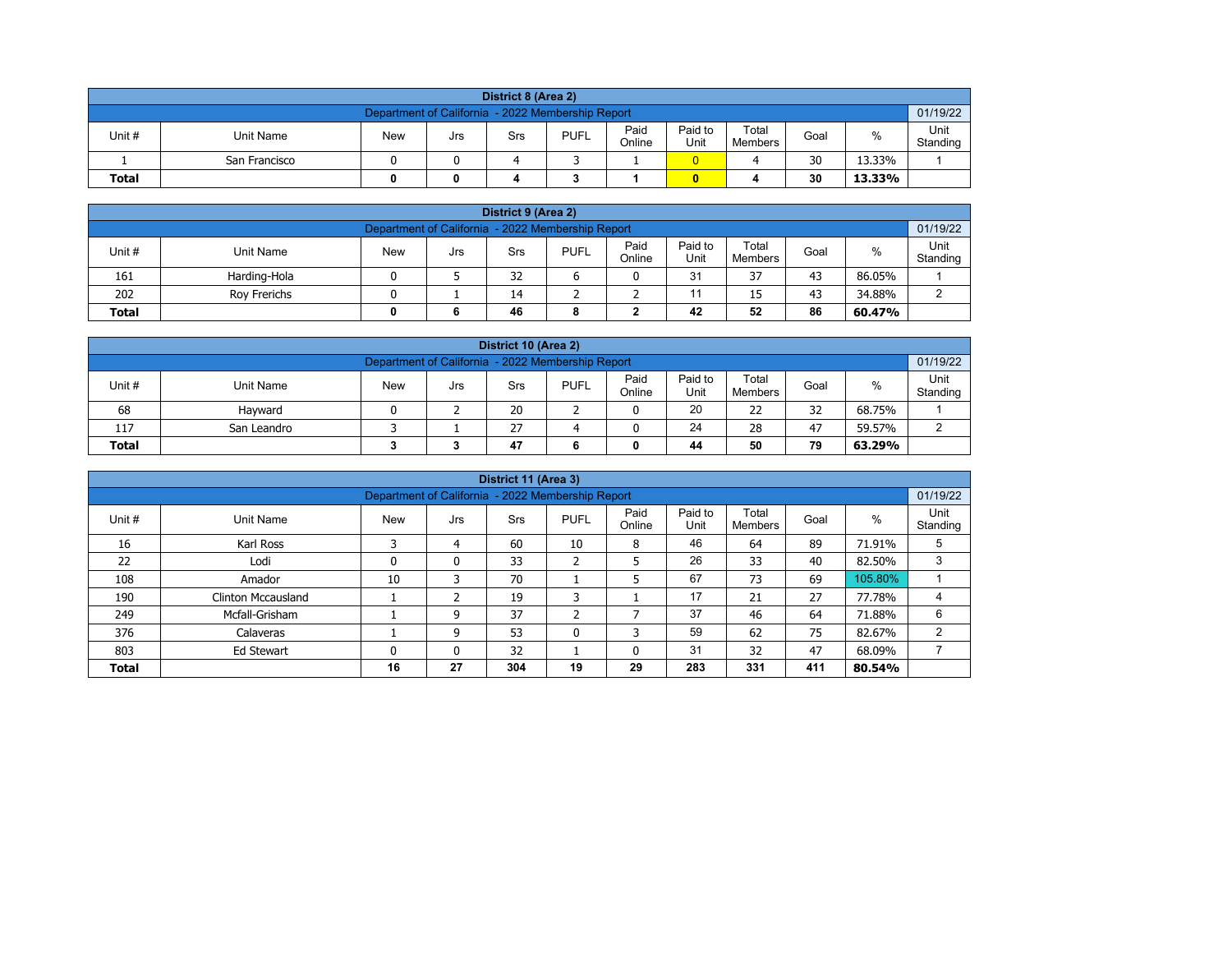| District 12 (Area 3) |                   |                                                   |              |              |                |                |                 |                         |      |          |                  |  |  |
|----------------------|-------------------|---------------------------------------------------|--------------|--------------|----------------|----------------|-----------------|-------------------------|------|----------|------------------|--|--|
|                      |                   | Department of California - 2022 Membership Report |              |              |                |                |                 |                         |      |          | 01/19/22         |  |  |
| Unit #               | Unit Name         | <b>New</b>                                        | Jrs          | <b>Srs</b>   | <b>PUFL</b>    | Paid<br>Online | Paid to<br>Unit | Total<br><b>Members</b> | Goal | %        | Unit<br>Standing |  |  |
| 74                   | Modesto           |                                                   | $\mathbf{0}$ | 27           | 2              | 4              | 21              | 27                      | 39   | 69.23%   | 6                |  |  |
| 83                   | Merced            | 4                                                 | 16           | 79           | 2              | $\overline{ }$ | 86              | 95                      | 120  | 79.17%   | 2                |  |  |
| 91                   | George J Hatfield | $\mathbf{0}$                                      | 0            | $\mathbf{0}$ | 0              | $\mathbf{0}$   | $\overline{0}$  | $\mathbf{0}$            | 10   | $0.00\%$ | 8                |  |  |
| 166                  | James V Pernetti  | 13                                                | 10           | 73           | 0              | $\overline{2}$ | 81              | 83                      | 72   | 115.28%  |                  |  |  |
| 168                  | Elijah B Hayes    | $\mathbf 0$                                       | 5            | 18           |                | $\Omega$       | 22              | 23                      | 31   | 74.19%   | 5                |  |  |
| 240                  | Manuel M Lopes    |                                                   | 0            | 21           | 0              | 3              | 18              | 21                      | 28   | 75.00%   | 4                |  |  |
| 491                  | Ceres             | $\mathbf{0}$                                      | 3            | 9            | $\overline{2}$ | $\mathbf{0}$   | 10              | 12                      | 18   | 66.67%   |                  |  |  |
| 567                  | Mariposa          | 0                                                 | 0            | 11           | 0              |                | 10              | 11                      | 14   | 78.57%   | 3                |  |  |
| 872                  | Scranton & Qualle | $\mathbf{0}$                                      | $\mathbf{0}$ | $\mathbf{0}$ | $\mathbf{0}$   | $\mathbf{0}$   | $\overline{0}$  | $\Omega$                | 19   | $0.00\%$ | 8                |  |  |
| <b>Total</b>         |                   | 19                                                | 34           | 238          | 7              | 17             | 248             | 272                     | 351  | 77.49%   |                  |  |  |

| District 13 (Area 2) |                                                                                                                                                          |    |    |     |    |    |     |     |     |         |   |  |  |  |  |
|----------------------|----------------------------------------------------------------------------------------------------------------------------------------------------------|----|----|-----|----|----|-----|-----|-----|---------|---|--|--|--|--|
|                      | 01/19/22<br>Department of California - 2022 Membership Report                                                                                            |    |    |     |    |    |     |     |     |         |   |  |  |  |  |
| Unit #               | Paid<br>Paid to<br>Unit<br>Total<br>$\%$<br><b>PUFL</b><br>Unit Name<br><b>New</b><br><b>Srs</b><br>Goal<br>Jrs<br>Unit<br>Online<br>Standing<br>Members |    |    |     |    |    |     |     |     |         |   |  |  |  |  |
| 217                  | Gilroy                                                                                                                                                   |    | 11 | 41  | 0  | 0  | 52  | 52  | 50  | 104.00% |   |  |  |  |  |
| 318                  | Willow Glen                                                                                                                                              | 0  | 0  | 4   |    | 0  |     | 4   | 12  | 33.33%  |   |  |  |  |  |
| 419                  | Santa Clara                                                                                                                                              | 9  | 11 | 126 | 13 | 4  | 120 | 137 | 141 | 97.16%  | ົ |  |  |  |  |
| 564                  | <b>Mission City</b>                                                                                                                                      |    |    | 27  | 4  |    | 26  | 32  | 47  | 68.09%  |   |  |  |  |  |
| 791                  | 73<br>5<br>Mayfair<br>13<br>13<br>0<br>17.81%<br>n                                                                                                       |    |    |     |    |    |     |     |     |         |   |  |  |  |  |
| <b>Total</b>         |                                                                                                                                                          | 14 | 27 | 211 | 27 | 11 | 200 | 238 | 323 | 73.68%  |   |  |  |  |  |

| District 14 (Area 3)<br>Department of California - 2022 Membership Report |                       |              |                |                |              |                |                 |                         |      |               |                  |  |  |  |
|---------------------------------------------------------------------------|-----------------------|--------------|----------------|----------------|--------------|----------------|-----------------|-------------------------|------|---------------|------------------|--|--|--|
|                                                                           |                       |              |                |                |              |                |                 |                         |      |               | 01/19/22         |  |  |  |
| Unit #                                                                    | Unit Name             | <b>New</b>   | Jrs            | Srs            | <b>PUFL</b>  | Paid<br>Online | Paid to<br>Unit | Total<br><b>Members</b> | Goal | $\frac{0}{0}$ | Unit<br>Standing |  |  |  |
| 3                                                                         | Hanford               | 0            | $\mathbf{0}$   | 3              | 2            | T              | $\overline{0}$  | 3                       | 79   | 3.80%         | 11               |  |  |  |
| 4                                                                         | <b>Charlie Waters</b> | 0            | $\mathbf{0}$   |                | $\mathbf{0}$ |                | $\overline{0}$  |                         | 18   | 5.56%         | 10               |  |  |  |
| 11                                                                        | Madera                | 0            | 0              | $\overline{2}$ | 2            | $\mathbf 0$    | $\overline{0}$  | 2                       | 10   | 20.00%        | 9                |  |  |  |
| 23                                                                        | William Lee Netzer    |              | $\overline{2}$ | 11             | $\mathbf{0}$ |                | 12              | 13                      | 17   | 76.47%        | 3                |  |  |  |
| 110                                                                       | Oakhurst              |              | $\overline{2}$ | 18             | $\mathbf{0}$ | $\mathbf{0}$   | 20              | 20                      | 42   | 47.62%        | $\overline{7}$   |  |  |  |
| 147                                                                       | Cecil Cox             | 3            | 15             | 56             | 5            |                | 65              | 71                      | 98   | 72.45%        | 4                |  |  |  |
| 191                                                                       | Kingsburg             | 2            | 6              | 44             | 0            | $\overline{2}$ | 48              | 50                      | 64   | 78.13%        | $\overline{2}$   |  |  |  |
| 346                                                                       | Firebaugh             | 0            | 0              | 5              | 0            | $\mathbf 0$    | 5               | 5                       | 11   | 45.45%        | 8                |  |  |  |
| 355                                                                       | Westland              | $\mathbf{0}$ | $\mathbf{0}$   | 9              | $\mathbf{0}$ | $\mathbf{0}$   | 9               | 9                       | 11   | 81.82%        |                  |  |  |  |
| 509                                                                       | Fresno Federal        | 3            | 3              | 56             | 6            | 9              | 44              | 59                      | 82   | 71.95%        | 5                |  |  |  |
| 511                                                                       | <b>State Center</b>   | 0            | 7              | 6              | 0            | 13             | $\overline{0}$  | 13                      | 19   | 68.42%        | 6                |  |  |  |
| <b>Total</b>                                                              |                       | 10           | 35             | 211            | 15           | 28             | 203             | 246                     | 451  | 54.55%        |                  |  |  |  |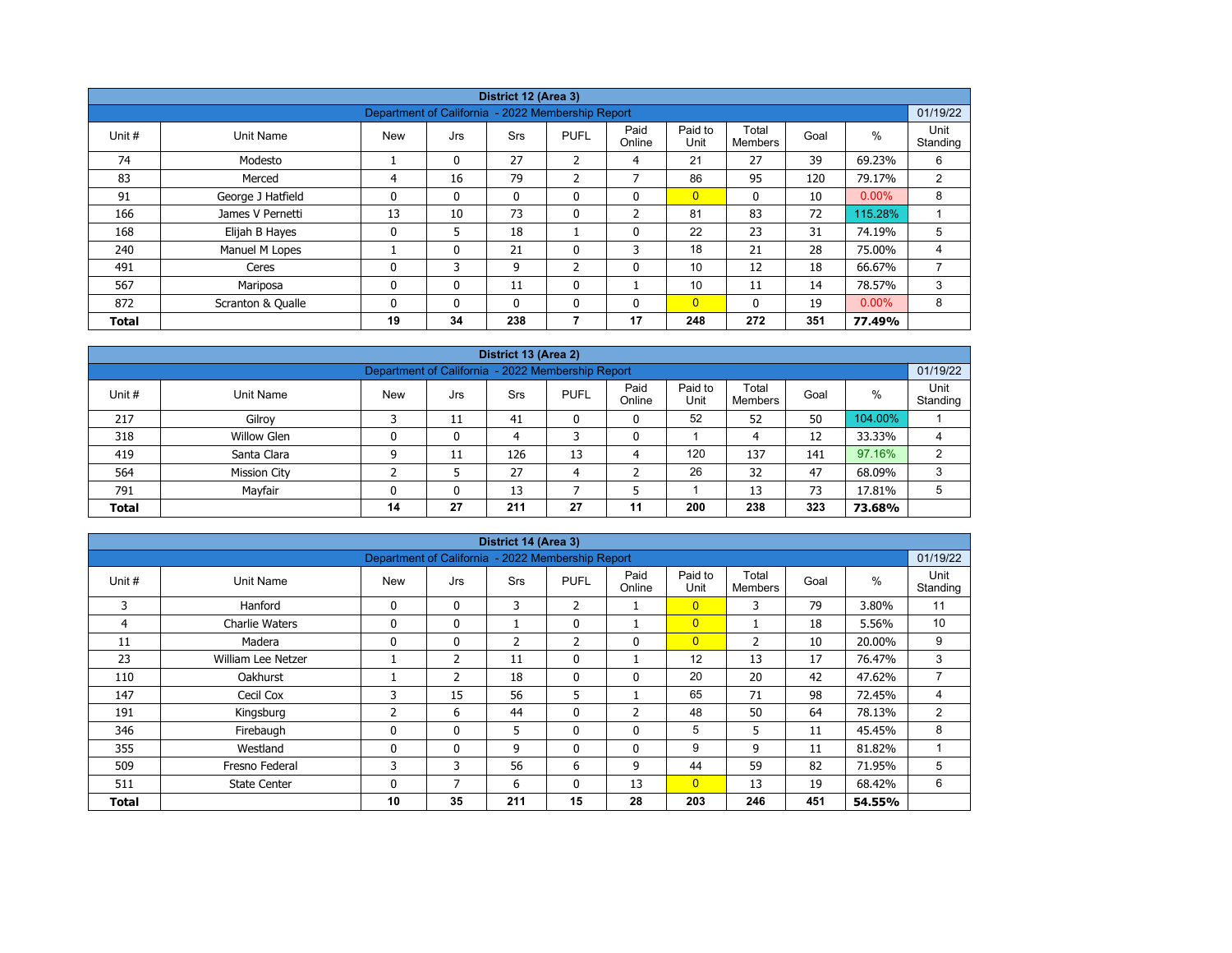|              |                                                                                                |                                                   |     | District 15 (Area 3) |                |                |                 |                  |      |         |                  |  |  |
|--------------|------------------------------------------------------------------------------------------------|---------------------------------------------------|-----|----------------------|----------------|----------------|-----------------|------------------|------|---------|------------------|--|--|
|              |                                                                                                | Department of California - 2022 Membership Report |     |                      |                |                |                 |                  |      |         | 01/19/22         |  |  |
| Unit #       | Unit Name                                                                                      | <b>New</b>                                        | Jrs | Srs                  | <b>PUFL</b>    | Paid<br>Online | Paid to<br>Unit | Total<br>Members | Goal | %       | Unit<br>Standing |  |  |
| 20           | Porterville                                                                                    |                                                   | 9   | 46                   | $\overline{2}$ | 3              | 50              | 55               | 55   | 100.00% | 2                |  |  |
| 26           | Bakersfield                                                                                    |                                                   | 0   | 65                   | 5              | 6              | 59              | 65               | 89   | 73.03%  | $\overline{ }$   |  |  |
| 94           | Exeter                                                                                         | 0                                                 |     | 23                   | 6              | 9              | 9               | 24               | 32   | 75.00%  | 5                |  |  |
| 124          | Merle Reed                                                                                     | 14                                                | 14  | 98                   | h<br>{         | 4              | 106             | 112              | 102  | 109.80% |                  |  |  |
| 213          | Leslie L Robinson                                                                              | 0                                                 | 4   | 30                   | 0              |                | 33              | 34               | 34   | 100.00% | 2                |  |  |
| 221          | Tehachapi                                                                                      | 12                                                | 4   | 32                   | 0              | 0              | 36              | 36               | 39   | 92.31%  | 4                |  |  |
| 711          | 5<br>12<br>12<br>12<br>16<br>75.00%<br>Kern River Valley<br>$\mathbf{0}$<br>0<br>$\Omega$<br>0 |                                                   |     |                      |                |                |                 |                  |      |         |                  |  |  |
| <b>Total</b> |                                                                                                | 32                                                | 32  | 306                  | 15             | 23             | 300             | 338              | 367  | 92.10%  |                  |  |  |

| District 16 (Area 6) |                           |                                                   |              |     |                |                |                 |                         |      |         |                  |  |  |
|----------------------|---------------------------|---------------------------------------------------|--------------|-----|----------------|----------------|-----------------|-------------------------|------|---------|------------------|--|--|
|                      |                           | Department of California - 2022 Membership Report |              |     |                |                |                 |                         |      |         | 01/19/22         |  |  |
| Unit #               | Unit Name                 | <b>New</b>                                        | Jrs          | Srs | <b>PUFL</b>    | Paid<br>Online | Paid to<br>Unit | Total<br><b>Members</b> | Goal | $\%$    | Unit<br>Standing |  |  |
| 48                   | Oxnard                    | 0                                                 | 10           | 56  | 3              | 2              | 61              | 66                      | 83   | 79.52%  | 10               |  |  |
| 49                   | Santa Barbara             | 0                                                 | $\mathbf{0}$ | 3   | $\mathbf 0$    | $\overline{2}$ | 1               | 3                       | 12   | 25.00%  | 14               |  |  |
| 50                   | Paso Robles               | 0                                                 | 1            | 16  | $\mathbf 0$    |                | 16              | 17                      | 19   | 89.47%  | 5                |  |  |
| 56                   | Corporal Marshal N Braden | 6                                                 | 8            | 62  |                | 8              | 61              | 70                      | 90   | 77.78%  | 11               |  |  |
| 66                   | San Luis Obispo           | 5                                                 | 4            | 59  | $\mathbf{0}$   | 4              | 59              | 63                      | 65   | 96.92%  | 2                |  |  |
| 125                  | Vandenberg                | 0                                                 | $\mathbf{0}$ | 32  | $\overline{2}$ | 2              | 28              | 32                      | 38   | 84.21%  | 9                |  |  |
| 136                  | Arroyo Grande             | 7                                                 | 1            | 72  | $\overline{2}$ | 5              | 66              | 73                      | 77   | 94.81%  | 3                |  |  |
| 211                  | William "Will" Proud      | 7                                                 | 1            | 67  | 3              | $\overline{4}$ | 61              | 68                      | 94   | 72.34%  | 13               |  |  |
| 339                  | Ventura                   | 0                                                 | 8            | 22  |                |                | 28              | 30                      | 41   | 73.17%  | 12               |  |  |
| 432                  | Cambria                   | 27                                                | 3            | 107 | 2              |                | 107             | 110                     | 128  | 85.94%  | 6                |  |  |
| 482                  | Walter "Ski" Gamulski     | $\overline{2}$                                    | 6            | 43  | $\mathbf{0}$   | $\mathbf{0}$   | 49              | 49                      | 54   | 90.74%  | 4                |  |  |
| 502                  | Moorpark                  |                                                   | 1            | 21  | $\mathbf 0$    | 4              | 18              | 22                      | 26   | 84.62%  | $\overline{7}$   |  |  |
| 534                  | Orcutt                    | 14                                                | $\mathbf{0}$ | 43  |                | $\overline{2}$ | 40              | 43                      | 36   | 119.44% | 1                |  |  |
| 741                  | Camarillo                 | 16                                                | 9            | 181 |                | 26             | 163             | 190                     | 225  | 84.44%  | 8                |  |  |
| Total                |                           | 85                                                | 52           | 784 | 16             | 62             | 758             | 836                     | 988  | 84.62%  |                  |  |  |

| District 17 (Area 4)                                                                                                                                     |                            |  |    |    |  |   |    |    |    |         |   |  |  |  |
|----------------------------------------------------------------------------------------------------------------------------------------------------------|----------------------------|--|----|----|--|---|----|----|----|---------|---|--|--|--|
| 01/19/22<br>Department of California - 2022 Membership Report                                                                                            |                            |  |    |    |  |   |    |    |    |         |   |  |  |  |
| Paid to<br>Unit<br>Paid<br>Total<br><b>PUFL</b><br>Unit #<br><b>New</b><br>%<br>Goal<br>Unit Name<br>Srs<br>Jrs<br>Unit<br>Standing<br>Online<br>Members |                            |  |    |    |  |   |    |    |    |         |   |  |  |  |
| 302                                                                                                                                                      | Allied                     |  | 6  | 47 |  | 0 | 53 | 53 | 52 | 101.92% | 3 |  |  |  |
| 309                                                                                                                                                      | Los Angeles Sheriff's Star |  |    | 30 |  |   | 32 | 33 | 31 | 106.45% | ົ |  |  |  |
| 628                                                                                                                                                      | Chinatown                  |  | 21 | 31 |  |   | 51 | 52 | 48 | 108.33% |   |  |  |  |
| 136<br>105.34%<br>108<br>138<br>131<br>30<br><b>Total</b><br>11<br>0<br>◠<br>∠                                                                           |                            |  |    |    |  |   |    |    |    |         |   |  |  |  |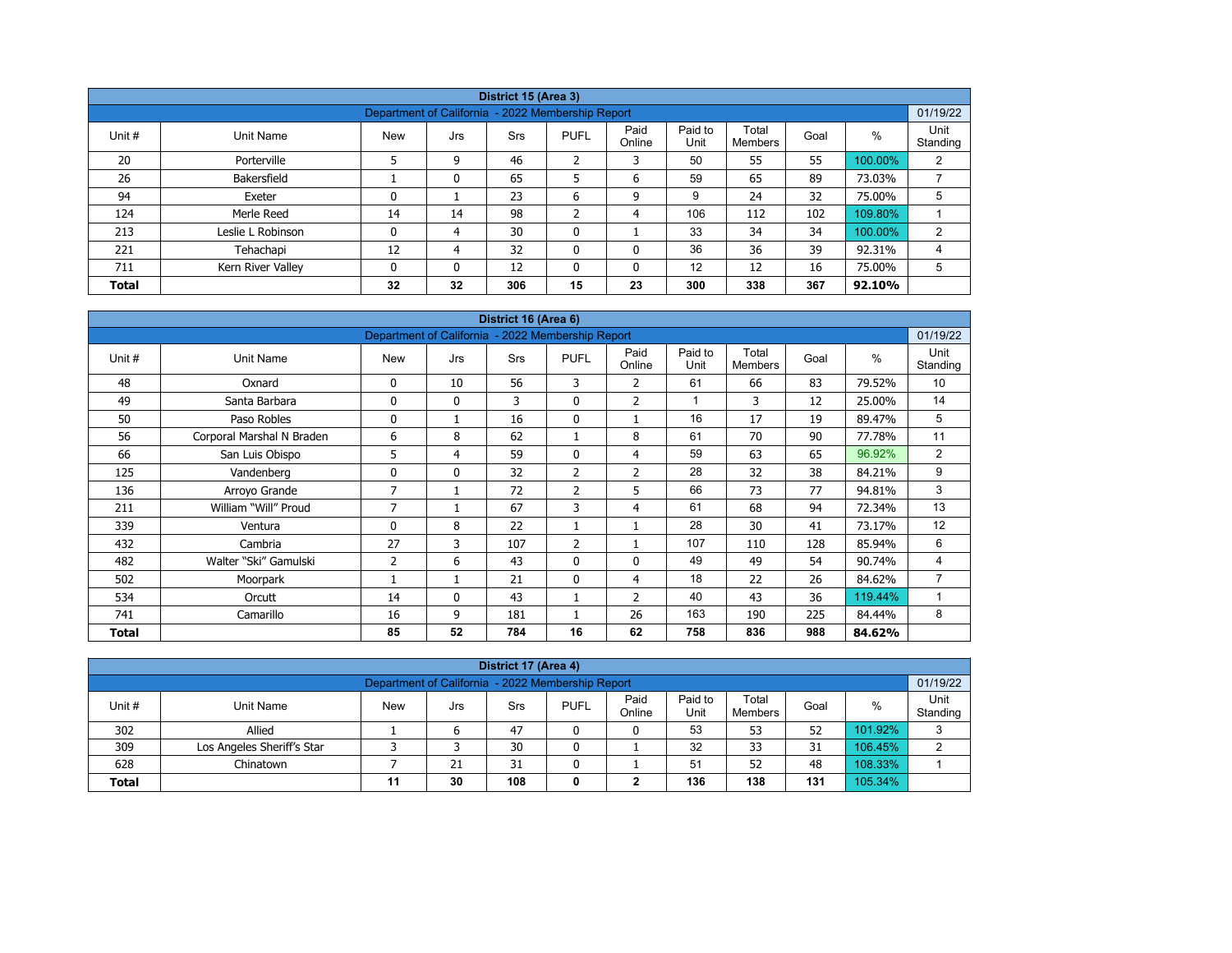| District 18 (Area 6) |                       |                                                   |                |            |                |                |                 |                         |      |         |                  |  |  |
|----------------------|-----------------------|---------------------------------------------------|----------------|------------|----------------|----------------|-----------------|-------------------------|------|---------|------------------|--|--|
|                      |                       | Department of California - 2022 Membership Report |                |            |                |                |                 |                         |      |         | 01/19/22         |  |  |
| Unit #               | Unit Name             | <b>New</b>                                        | Jrs            | <b>Srs</b> | <b>PUFL</b>    | Paid<br>Online | Paid to<br>Unit | Total<br><b>Members</b> | Goal | $\%$    | Unit<br>Standing |  |  |
| 13                   | Pasadena              | 0                                                 | 14             | 30         | $\overline{2}$ | 3              | 39              | 44                      | 53   | 83.02%  | 6                |  |  |
| 30                   | Pomoma Charles P Rowe | 2                                                 | 2              | 33         | $\overline{2}$ |                | 32              | 35                      | 60   | 58.33%  | 10               |  |  |
| 75                   | La Puente             | 0                                                 | $\mathbf{0}$   | 7          | 4              | 3              | $\overline{0}$  | 7                       | 34   | 20.59%  | 12               |  |  |
| 139                  | Alhambra              | 3                                                 | 5              | 53         | 5              | 5              | 48              | 58                      | 58   | 100.00% | 3                |  |  |
| 180                  | Canyon City           | 3                                                 | 6              | 46         | $\overline{4}$ | 7              | 41              | 52                      | 45   | 115.56% | 2                |  |  |
| 241                  | Abraham Lincoln       | 6                                                 | $\mathbf{0}$   | 23         | 2              | $\overline{2}$ | 19              | 23                      | 23   | 100.00% | 3                |  |  |
| 261                  | El Monte              | 0                                                 | 6              | 18         | $\mathbf 0$    |                | 23              | 24                      | 44   | 54.55%  | 11               |  |  |
| 280                  | East Pasadena         |                                                   |                | 43         | 5              | 3              | 36              | 44                      | 58   | 75.86%  | $\overline{7}$   |  |  |
| 397                  | Monterey Park         | 0                                                 | 3              | 14         | $\mathbf{0}$   | 17             | $\overline{0}$  | 17                      | 14   | 121.43% |                  |  |  |
| 755                  | <b>Charter Cove</b>   | 3                                                 | 8              | 66         | $\overline{2}$ | $\overline{7}$ | 65              | 74                      | 119  | 62.18%  | 9                |  |  |
| 790                  | West Covina           | 4                                                 | $\overline{2}$ | 34         | $\overline{2}$ | 6              | 28              | 36                      | 57   | 63.16%  | 8                |  |  |
| 830                  | Duarte                | 3                                                 | 37             | 83         | 13             |                | 106             | 120                     | 141  | 85.11%  | 5                |  |  |
| Total                |                       | 25                                                | 84             | 450        | 41             | 56             | 437             | 534                     | 706  | 75.64%  |                  |  |  |

| District 19 (Area 4)<br>Department of California - 2022 Membership Report |                   |            |                |     |                |                |                 |                         |      |               |                  |  |  |
|---------------------------------------------------------------------------|-------------------|------------|----------------|-----|----------------|----------------|-----------------|-------------------------|------|---------------|------------------|--|--|
|                                                                           |                   |            |                |     |                |                |                 |                         |      |               | 01/19/22         |  |  |
| Unit #                                                                    | Unit Name         | <b>New</b> | Jrs            | Srs | <b>PUFL</b>    | Paid<br>Online | Paid to<br>Unit | Total<br><b>Members</b> | Goal | $\frac{0}{0}$ | Unit<br>Standing |  |  |
| 134                                                                       | City of Paramount | 9          | $\mathbf 0$    | 11  |                |                | 9               | 11                      | 22   | 50.00%        | 12               |  |  |
| 170                                                                       | Bert S Crossland  | 0          | 5              | 18  | $\overline{2}$ |                | 20              | 23                      | 26   | 88.46%        | 3                |  |  |
| 184                                                                       | South Bay         | 9          | $\overline{4}$ | 90  | 5              | 21             | 68              | 94                      | 124  | 75.81%        | 6                |  |  |
| 270                                                                       | Downey            | 0          | $\mathbf{0}$   | 9   | $\overline{2}$ | 0              | $\overline{7}$  | 9                       | 12   | 75.00%        | $\overline{7}$   |  |  |
| 272                                                                       | Montebello        | 9          | $\mathbf{0}$   | 87  | $\overline{2}$ | 8              | 77              | 87                      | 94   | 92.55%        | $\mathbf{1}$     |  |  |
| 314                                                                       | Hawthorne         | 0          | 3              | 52  | 14             | 5              | 36              | 55                      | 81   | 67.90%        | 8                |  |  |
| 341                                                                       | Leland A Cupp     | 2          | 3              | 32  | $\mathbf{0}$   | 4              | 31              | 35                      | 53   | 66.04%        | 9                |  |  |
| 352                                                                       | Gilbert W Lindsay | 0          | $\mathbf{0}$   | 1   |                | 0              | $\overline{0}$  | $\mathbf{1}$            | 10   | 10.00%        | 14               |  |  |
| 359                                                                       | <b>Norwalk</b>    | 10         | 13             | 82  | 5              | 6              | 84              | 95                      | 147  | 64.63%        | 10               |  |  |
| 411                                                                       | Rivera            | 6          | 1              | 29  |                | 4              | 25              | 30                      | 51   | 58.82%        | 11               |  |  |
| 465                                                                       | Clyde F Hager     |            | 4              | 7   |                | 0              | 10              | 11                      | 14   | 78.57%        | 5                |  |  |
| 496                                                                       | Lakewood          | 18         | 12             | 225 | $\overline{7}$ | 8              | 222             | 237                     | 288  | 82.29%        | 4                |  |  |
| 723                                                                       | Hollydale         |            | $\mathbf{1}$   | 18  |                | 3              | 15              | 19                      | 21   | 90.48%        | 2                |  |  |
| 833                                                                       | Lincoln Village   | 0          | $\overline{2}$ | 15  |                | 13             | 3               | 17                      | 36   | 47.22%        | 13               |  |  |
| Total                                                                     |                   | 65         | 48             | 676 | 43             | 74             | 607             | 724                     | 979  | 73.95%        |                  |  |  |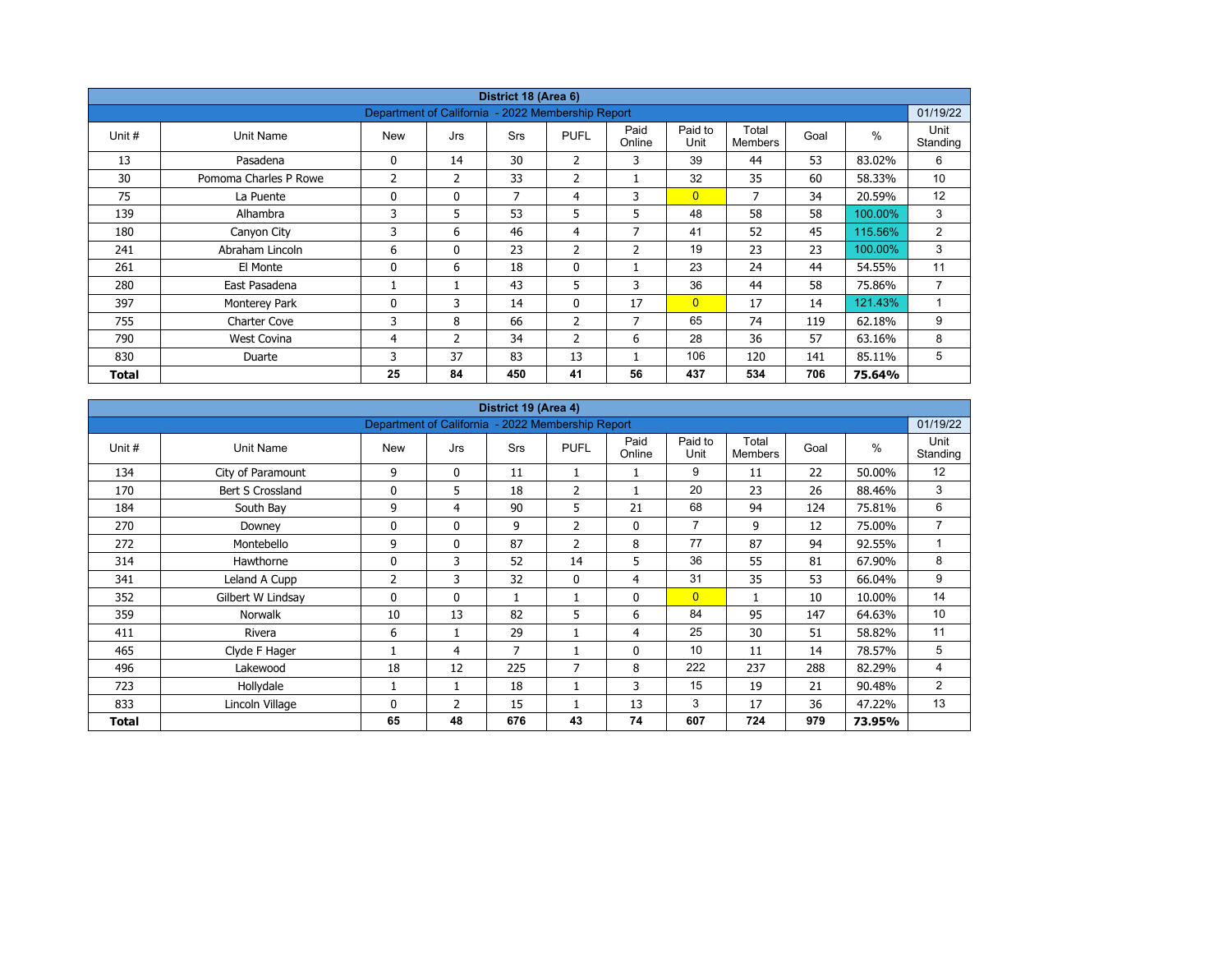| District 20 (Area 6)                                                       |                                                               |            |          |     |             |                |                 |                  |      |         |                  |  |  |  |  |
|----------------------------------------------------------------------------|---------------------------------------------------------------|------------|----------|-----|-------------|----------------|-----------------|------------------|------|---------|------------------|--|--|--|--|
|                                                                            | 01/19/22<br>Department of California - 2022 Membership Report |            |          |     |             |                |                 |                  |      |         |                  |  |  |  |  |
| Unit #                                                                     | Unit Name                                                     | <b>New</b> | Jrs      | Srs | <b>PUFL</b> | Paid<br>Online | Paid to<br>Unit | Total<br>Members | Goal | $\%$    | Unit<br>Standing |  |  |  |  |
| 176                                                                        | San Fernando                                                  | 0          | 2        | 57  |             | 6              | 46              | 59               | 61   | 96.72%  | 3                |  |  |  |  |
| 311                                                                        | Antelope Valley                                               |            | 8        | 68  | 8           | 8              | 60              | 76               | 104  | 73.08%  | 5                |  |  |  |  |
| 348                                                                        | Palmdale                                                      |            | 0        | 35  | 5           | ำ<br>∠         | 28              | 35               | 44   | 79.55%  | 4                |  |  |  |  |
| 377                                                                        | Sunland-Tujunga                                               | 9          | h        | 38  |             | 5              | 34              | 40               | 35   | 114.29% |                  |  |  |  |  |
| 507                                                                        | Newhall-Saugus                                                | 0          |          | 44  |             | 8              | 37              | 46               | 66   | 69.70%  | 6                |  |  |  |  |
| 520                                                                        | Sun Valley                                                    | 3          | 3        | 26  |             | 5              | 23              | 29               | 51   | 56.86%  |                  |  |  |  |  |
| 817                                                                        | Panorama City                                                 | 6          | $\Omega$ | 42  | 0           |                | 41              | 42               | 42   | 100.00% | 2                |  |  |  |  |
| 17<br>23<br>269<br>327<br>310<br>35<br>403<br>21<br><b>Total</b><br>81.14% |                                                               |            |          |     |             |                |                 |                  |      |         |                  |  |  |  |  |

| District 21 (Area 5) |                          |                                                   |              |                |                |                |                 |                         |      |               |                  |  |  |
|----------------------|--------------------------|---------------------------------------------------|--------------|----------------|----------------|----------------|-----------------|-------------------------|------|---------------|------------------|--|--|
|                      |                          | Department of California - 2022 Membership Report |              |                |                |                |                 |                         |      |               | 01/19/22         |  |  |
| Unit #               | Unit Name                | <b>New</b>                                        | Jrs          | Srs            | <b>PUFL</b>    | Paid<br>Online | Paid to<br>Unit | Total<br><b>Members</b> | Goal | $\frac{0}{0}$ | Unit<br>Standing |  |  |
| 53                   | Harold W Hyland          | 4                                                 | 6            | 53             | 8              | $\overline{7}$ | 44              | 59                      | 89   | 66.29%        | 8                |  |  |
| 79                   | Riverside                | 7                                                 | 5            | 48             | 2              | 10             | 41              | 53                      | 100  | 53.00%        | 12               |  |  |
| 200                  | Lynn Mort                | 14                                                | 1            | 57             | 4              | 8              | 46              | 58                      | 74   | 78.38%        | $\overline{2}$   |  |  |
| 289                  | Carl R Meairs            | 16                                                | 8            | 104            | $\overline{2}$ | 13             | 97              | 112                     | 149  | 75.17%        | 5                |  |  |
| 328                  | Norco                    | 0                                                 | 5            | 120            | $\mathbf{1}$   | 25             | 99              | 125                     | 200  | 62.50%        | 9                |  |  |
| 428                  | San Gorgonio Pass        | $\mathbf{0}$                                      | $\mathbf{0}$ | 4              | 1              | 3              | $\overline{0}$  | 4                       | 16   | 25.00%        | 13               |  |  |
| 500                  | Mira Loma                | 2                                                 | 1            | 33             | 3              | 3              | 28              | 34                      | 56   | 60.71%        | 10               |  |  |
| 519                  | Owen Coffman             | 27                                                | 54           | 197            | 5              | 29             | 217             | 251                     | 327  | 76.76%        | 4                |  |  |
| 574                  | <b>Morrison Memorial</b> | 3                                                 | 1            | 41             | $\mathbf 0$    | 9              | 33              | 42                      | 51   | 82.35%        | $\mathbf{1}$     |  |  |
| 595                  | Perris                   | 0                                                 | 3            | 28             | 5              | 6              | 20              | 31                      | 54   | 57.41%        | 11               |  |  |
| 739                  | Herman Granados          | 0                                                 | $\mathbf{0}$ | 10             | $\overline{4}$ | 6              | $\overline{0}$  | 10                      | 64   | 15.63%        | 15               |  |  |
| 742                  | Joe Dominguez            | 5                                                 | 4            | 52             | $\mathbf 0$    | 18             | 38              | 56                      | 72   | 77.78%        | 3                |  |  |
| 800                  | Idyllwild                |                                                   | 3            | 80             | 1              | 6              | 76              | 83                      | 117  | 70.94%        | $\overline{7}$   |  |  |
| 848                  | San Jacinto              | 6                                                 | 5            | 65             | $\mathbf 0$    | 6              | 64              | 70                      | 98   | 71.43%        | 6                |  |  |
| 852                  | Temecula-Murrieta Valley | 0                                                 | $\mathbf{0}$ | $\overline{2}$ | $\mathbf 0$    | $\overline{2}$ | $\overline{0}$  | $\overline{2}$          | 10   | 20.00%        | 14               |  |  |
| 951                  | Fellowship               | $\mathbf{0}$                                      | $\mathbf{0}$ | $\overline{2}$ | $\mathbf 0$    | 2              | $\overline{0}$  | $\overline{2}$          | 17   | 11.76%        | 16               |  |  |
| Total                |                          | 85                                                | 96           | 896            | 36             | 153            | 803             | 992                     | 1494 | 66.40%        |                  |  |  |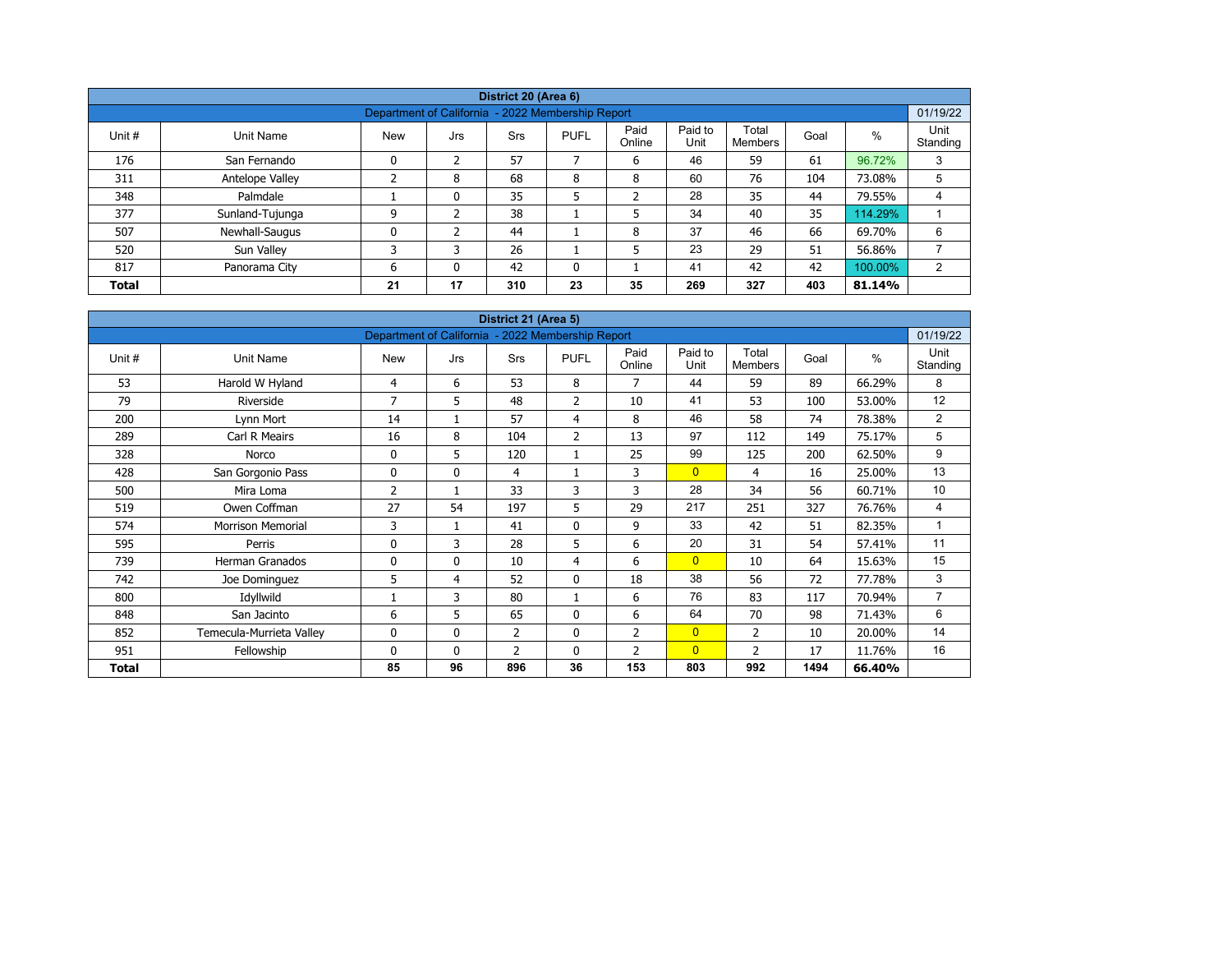| District 22 (Area 5) |                          |                                                   |                |             |                |                |                 |                         |      |          |                  |  |  |
|----------------------|--------------------------|---------------------------------------------------|----------------|-------------|----------------|----------------|-----------------|-------------------------|------|----------|------------------|--|--|
|                      |                          | Department of California - 2022 Membership Report |                |             |                |                |                 |                         |      |          | 01/19/22         |  |  |
| Unit#                | <b>Unit Name</b>         | <b>New</b>                                        | Jrs            | Srs         | <b>PUFL</b>    | Paid<br>Online | Paid to<br>Unit | Total<br><b>Members</b> | Goal | $\%$     | Unit<br>Standing |  |  |
| 146                  | Oceanside                | 0                                                 | 3              | 18          | $\mathbf{1}$   | 1              | 19              | 21                      | 21   | 100.00%  |                  |  |  |
| 149                  | JB Clark                 | $\overline{7}$                                    | $\mathbf{1}$   | 75          | 8              | 16             | 52              | 76                      | 97   | 78.35%   | 8                |  |  |
| 201                  | Dewitt C Mitchell        | 0                                                 | $\mathbf{0}$   | 15          | $\mathbf{0}$   | $\mathbf{1}$   | 14              | 15                      | 15   | 100.00%  | $\mathbf{1}$     |  |  |
| 255                  | Larry E Bennett          | 4                                                 | 29             | 115         | 15             | 10             | 119             | 144                     | 169  | 85.21%   | 4                |  |  |
| 258                  | Alpine                   | 1                                                 | 5              | 34          | 3              | 5              | 31              | 39                      | 52   | 75.00%   | 10               |  |  |
| 282                  | La Mesa                  | 1                                                 | $\overline{2}$ | 73          | 17             | $\overline{2}$ | 56              | 75                      | 111  | 67.57%   | 14               |  |  |
| 303                  | El Cajon                 | 0                                                 | 0              | 9           | $\mathbf 0$    | $\overline{2}$ | $\overline{7}$  | 9                       | 14   | 64.29%   | 15               |  |  |
| 310                  | Dennis T Williams        | 6                                                 | 6              | 89          | 9              | 10             | 76              | 95                      | 123  | 77.24%   | 9                |  |  |
| 364                  | Santee                   | 0                                                 | 0              | 14          | 0              | 14             | $\overline{0}$  | 14                      | 21   | 66.67%   | 15               |  |  |
| 365                  | Alvin Myo Dunn           | 0                                                 | $\overline{2}$ | 55          | 3              | 11             | 43              | 57                      | 79   | 72.15%   | 13               |  |  |
| 416                  | San Dieguito             | 0                                                 | $\Omega$       | 21          | 8              | 13             | $\overline{0}$  | 21                      | 29   | 72.41%   | 12               |  |  |
| 434                  | Chula Vista              | 5                                                 | $\mathbf{1}$   | 105         | 15             | 10             | 81              | 106                     | 197  | 53.81%   | 17               |  |  |
| 460                  | Albert J Hickman         | 0                                                 | 6              | 80          | 8              | $\overline{7}$ | 71              | 86                      | 118  | 72.88%   | 11               |  |  |
| 468                  | Lincoln Deming           | $\overline{7}$                                    | 5              | 100         | 6              | 20             | 79              | 105                     | 131  | 80.15%   | 5                |  |  |
| 552                  | Pacific Beach            | 4                                                 | 3              | 50          | 3              | $\overline{2}$ | 48              | 53                      | 56   | 94.64%   | 3                |  |  |
| 619                  | Sgt Allan K Walker, USMC | 0                                                 | 0              | $\mathbf 0$ | $\mathbf 0$    | 0              | $\overline{0}$  | 0                       | 17   | $0.00\%$ | 19               |  |  |
| 731                  | Larry E Holmberg         | 0                                                 | $\mathbf{1}$   | 10          | $\overline{2}$ | $\mathbf{1}$   | 8               | 11                      | 21   | 52.38%   | 18               |  |  |
| 820                  | Imperial Beach           | 8                                                 | $\overline{2}$ | 79          | 5              | 7              | 69              | 81                      | 102  | 79.41%   | $\overline{7}$   |  |  |
| 853                  | <b>Borrego Springs</b>   | 7                                                 | 1              | 103         | 8              | 8              | 88              | 104                     | 130  | 80.00%   | 6                |  |  |
| <b>Total</b>         |                          | 50                                                | 67             | 1045        | 111            | 140            | 861             | 1112                    | 1503 | 73.99%   |                  |  |  |

| District 23 (Area 4)<br>01/19/22 |                                                   |            |     |     |             |                |                 |                  |      |         |                  |  |  |  |  |
|----------------------------------|---------------------------------------------------|------------|-----|-----|-------------|----------------|-----------------|------------------|------|---------|------------------|--|--|--|--|
|                                  | Department of California - 2022 Membership Report |            |     |     |             |                |                 |                  |      |         |                  |  |  |  |  |
| Unit #                           | Unit Name                                         | <b>New</b> | Jrs | Srs | <b>PUFL</b> | Paid<br>Online | Paid to<br>Unit | Total<br>Members | Goal | %       | Unit<br>Standing |  |  |  |  |
| 228                              | Benj J Bowie                                      |            | 19  | 34  |             |                | 50              | 53               | 53   | 100.00% | 3                |  |  |  |  |
| 252                              | Jackie Robinson                                   |            | 27  | 161 |             | 14             | 169             | 188              | 265  | 70.94%  | 5                |  |  |  |  |
| 578                              | Chappie James                                     | 0          |     | 78  |             | 4              | 77              | 83               | 81   | 102.47% | っ                |  |  |  |  |
| 639                              | Dorie Miller                                      |            | 23  | 43  | ╮           |                | 64              | 66               | 61   | 108.20% |                  |  |  |  |  |
| 784                              | Sammy Davis Jr                                    |            |     | 11  |             |                | 11              | 12               | 15   | 80.00%  | 4                |  |  |  |  |
| <b>Total</b>                     |                                                   | 9          | 75  | 327 | 11          | 20             | 371             | 402              | 475  | 84.63%  |                  |  |  |  |  |

| District 24 (Area 6)                                                                                                                             |           |   |  |    |   |    |    |    |     |         |        |  |  |  |
|--------------------------------------------------------------------------------------------------------------------------------------------------|-----------|---|--|----|---|----|----|----|-----|---------|--------|--|--|--|
| Department of California - 2022 Membership Report<br>01/19/22                                                                                    |           |   |  |    |   |    |    |    |     |         |        |  |  |  |
| Paid<br>Paid to<br>Total<br>Unit #<br><b>PUFL</b><br>%<br>Goal<br>Unit Name<br><b>New</b><br>Srs<br>Jrs<br>Standing<br>Online<br>Unit<br>Members |           |   |  |    |   |    |    |    |     |         |        |  |  |  |
| 43                                                                                                                                               | Hollywood |   |  | 87 |   | 28 | 61 | 90 | 104 | 86.54%  | າ<br>∼ |  |  |  |
| 46                                                                                                                                               | Community | 8 |  | 51 | a | 4  | 43 | 56 | 41  | 136.59% |        |  |  |  |
| 79<br>283<br>27<br>98<br>189<br>51.85%<br>13<br>Palisades<br>71<br>ь<br>ס                                                                        |           |   |  |    |   |    |    |    |     |         |        |  |  |  |
| 183<br>209<br>35<br>23<br>38<br>334<br>244<br>21<br>73.05%<br><b>Total</b>                                                                       |           |   |  |    |   |    |    |    |     |         |        |  |  |  |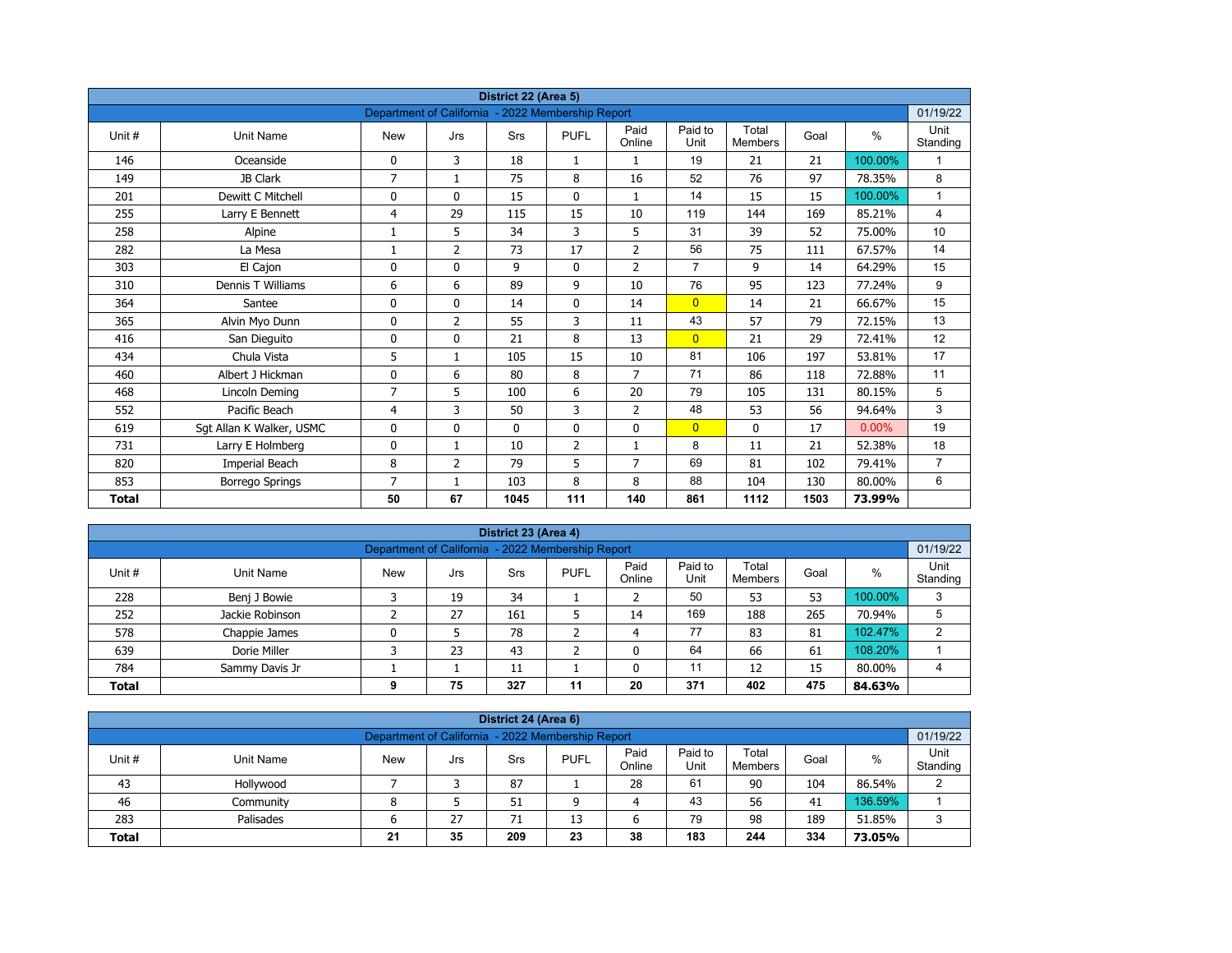| District 25 (Area 5)<br>Department of California - 2022 Membership Report |                                 |                |                |            |                |                |                 |                         |      |         |                  |  |  |
|---------------------------------------------------------------------------|---------------------------------|----------------|----------------|------------|----------------|----------------|-----------------|-------------------------|------|---------|------------------|--|--|
|                                                                           |                                 |                |                |            |                |                |                 |                         |      |         | 01/19/22         |  |  |
| Unit#                                                                     | Unit Name                       | <b>New</b>     | Jrs            | <b>Srs</b> | <b>PUFL</b>    | Paid<br>Online | Paid to<br>Unit | Total<br><b>Members</b> | Goal | $\%$    | Unit<br>Standing |  |  |
| 14                                                                        | San Bernardino                  | $\mathbf{1}$   | 4              | 39         | $\overline{2}$ | $\overline{2}$ | 39              | 43                      | 42   | 102.38% |                  |  |  |
| 106                                                                       | Redlands                        | 11             | 6              | 140        | 5              | 19             | 122             | 146                     | 176  | 82.95%  | 6                |  |  |
| 112                                                                       | Ontario                         | 5              | $\Omega$       | 56         | $\mathbf 0$    | $\overline{4}$ | 52              | 56                      | 69   | 81.16%  | $\overline{7}$   |  |  |
| 155                                                                       | Colton                          | $\overline{2}$ | 13             | 44         | $\overline{2}$ | $\overline{4}$ | 51              | 57                      | 73   | 78.08%  | 9                |  |  |
| 229                                                                       | Leo Collins                     | 3              | 3              | 31         | $\mathbf{1}$   | $\overline{4}$ | 29              | 34                      | 56   | 60.71%  | 15               |  |  |
| 256                                                                       | <b>Apple Valley</b>             | 2              | $\Omega$       | 26         | $\mathbf{0}$   | $\mathbf{0}$   | 26              | 26                      | 31   | 83.87%  | 5                |  |  |
| 262                                                                       | Fontana                         | 6              | 11             | 64         | $\mathbf{1}$   | $\overline{7}$ | 67              | 75                      | 84   | 89.29%  | $\overline{2}$   |  |  |
| 299                                                                       | Chino                           | 10             | $\overline{2}$ | 113        | $\overline{7}$ | $\overline{7}$ | 101             | 115                     | 160  | 71.88%  | 10               |  |  |
| 324                                                                       | <b>Richard Arnold Griffith</b>  | 5              | $\overline{7}$ | 38         | 5              | 5              | 35              | 45                      | 53   | 84.91%  | 4                |  |  |
| 421                                                                       | Highland                        | 23             | 13             | 170        | 4              | 18             | 161             | 183                     | 264  | 69.32%  | 13               |  |  |
| 422                                                                       | Robert Allen Romo               | 12             | 11             | 88         | $\mathbf{0}$   | 11             | 88              | 99                      | 124  | 79.84%  | 8                |  |  |
| 426                                                                       | Yucaipa Valley                  | 1              | 0              | 15         | $\mathbf{1}$   | $\mathbf{1}$   | 13              | 15                      | 36   | 41.67%  | 18               |  |  |
| 466                                                                       | Paul F Diekmann                 | 6              | $\mathbf{1}$   | 94         | $\mathbf{1}$   | $\overline{7}$ | 87              | 95                      | 150  | 63.33%  | 14               |  |  |
| 497                                                                       | Bloomington                     | $\mathbf{1}$   | 0              | 18         | $\mathbf{1}$   | $\mathbf 0$    | 17              | 18                      | 30   | 60.00%  | 16               |  |  |
| 584                                                                       | Big Bear Lake/ Sgt Mjr Al Woody | 6              | $\mathbf{0}$   | 69         | 5              | 9              | 55              | 69                      | 97   | 71.13%  | 11               |  |  |
| 650                                                                       | Philip Marmolejo                | 8              | 9              | 72         | $\mathbf{1}$   | $\mathbf 0$    | 80              | 81                      | 94   | 86.17%  | 3                |  |  |
| 710                                                                       | <b>Guy Wynton Morris</b>        | 8              | $\overline{7}$ | 27         | $\mathbf{0}$   | $\overline{4}$ | 30              | 34                      | 88   | 38.64%  | 19               |  |  |
| 751                                                                       | Newberry                        | 0              | $\overline{2}$ | 38         | 3              | $\overline{2}$ | 35              | 40                      | 77   | 51.95%  | 17               |  |  |
| 777                                                                       | Richard O Reed                  | 5              | 16             | 88         | 9              | 3              | 92              | 104                     | 148  | 70.27%  | 12               |  |  |
| 835                                                                       | Rancho Cucamonga                | 0              | $\mathbf{0}$   | 18         | 0              | $\overline{2}$ | 16              | 18                      | 14   | 128.57% | $\mathbf{1}$     |  |  |
| <b>Total</b>                                                              |                                 | 115            | 105            | 1248       | 48             | 109            | 1196            | 1353                    | 1866 | 72.51%  |                  |  |  |

| District 26 (Area 2)                                                       |                                                               |            |     |     |              |                |                 |                  |      |         |                  |  |  |  |  |
|----------------------------------------------------------------------------|---------------------------------------------------------------|------------|-----|-----|--------------|----------------|-----------------|------------------|------|---------|------------------|--|--|--|--|
|                                                                            | 01/19/22<br>Department of California - 2022 Membership Report |            |     |     |              |                |                 |                  |      |         |                  |  |  |  |  |
| Unit #                                                                     | Unit Name                                                     | <b>New</b> | Jrs | Srs | <b>PUFL</b>  | Paid<br>Online | Paid to<br>Unit | Total<br>Members | Goal | $\%$    | Unit<br>Standing |  |  |  |  |
| 82                                                                         | San Mateo                                                     |            |     | 60  | 2            | 4              | 55              | 61               | 87   | 70.11%  | 5                |  |  |  |  |
| 105                                                                        | Redwood City                                                  | 6          | 4   | 25  | $\mathbf{0}$ | 0              | 29              | 29               | 25   | 116.00% |                  |  |  |  |  |
| 238                                                                        | Pacifica                                                      | 0          | 0   | 3   | h            |                | $\overline{0}$  |                  | 33   | 9.09%   | 6                |  |  |  |  |
| 472                                                                        | George Tadlock- E Unit                                        | 0          |     | 34  | 5            | 21             | 13              | 39               | 37   | 105.41% | 2                |  |  |  |  |
| 474                                                                        | Coastside                                                     | 4          | 0   | 76  | h<br>∠       | 11             | 63              | 76               | 94   | 80.85%  | 3                |  |  |  |  |
| 54<br>585<br>59<br>59<br>80<br>Lloyd J Tobey<br>73.75%<br>$\Omega$<br>4    |                                                               |            |     |     |              |                |                 |                  |      |         |                  |  |  |  |  |
| 257<br>356<br>10<br>12<br>41<br>214<br>267<br>22<br>75.00%<br><b>Total</b> |                                                               |            |     |     |              |                |                 |                  |      |         |                  |  |  |  |  |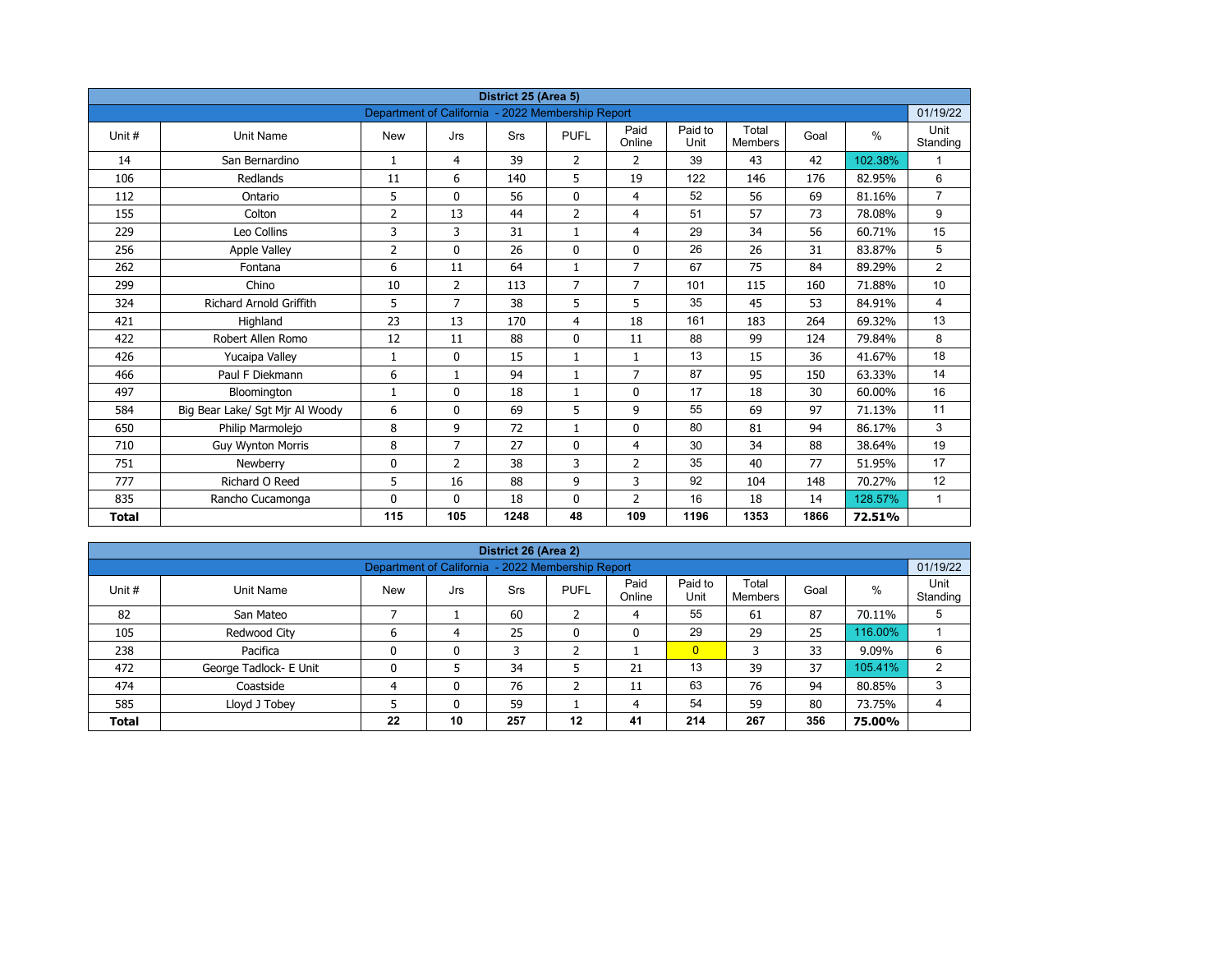| District 27 (Area 3)                                                                                                                                    |                   |  |   |     |   |    |    |     |     |        |   |  |  |  |
|---------------------------------------------------------------------------------------------------------------------------------------------------------|-------------------|--|---|-----|---|----|----|-----|-----|--------|---|--|--|--|
| Department of California - 2022 Membership Report                                                                                                       |                   |  |   |     |   |    |    |     |     |        |   |  |  |  |
| Paid to<br>Paid<br>Total<br>%<br>Unit #<br><b>New</b><br><b>PUFL</b><br>Unit Name<br>Srs<br>Goal<br>Jrs<br>Unit<br>Online<br>Standing<br><b>Members</b> |                   |  |   |     |   |    |    |     |     |        |   |  |  |  |
| 118                                                                                                                                                     | Inyo              |  | 4 | 68  |   |    | 68 | 72  | 74  | 97.30% |   |  |  |  |
| 457                                                                                                                                                     | Glacier           |  | 0 | 25  |   |    | 21 | 25  | 31  | 80.65% | 3 |  |  |  |
| 476                                                                                                                                                     | Harry V Bailey Sr |  |   | 63  |   |    | 59 | 68  | 81  | 83.95% | ົ |  |  |  |
| 684                                                                                                                                                     | John M Armitage   |  | 8 | 100 | 4 | 11 | 93 | 108 | 158 | 68.35% | 4 |  |  |  |
| 17<br>344<br>240<br>273<br>24<br><b>Total</b><br>256<br>79.36%<br>11<br>9                                                                               |                   |  |   |     |   |    |    |     |     |        |   |  |  |  |

| District 28 (Area 2)                                                       |                         |                                                   |               |            |              |                          |                 |                         |      |         |                  |  |  |  |
|----------------------------------------------------------------------------|-------------------------|---------------------------------------------------|---------------|------------|--------------|--------------------------|-----------------|-------------------------|------|---------|------------------|--|--|--|
|                                                                            |                         | Department of California - 2022 Membership Report |               |            |              |                          |                 |                         |      |         | 01/19/22         |  |  |  |
| Unit #                                                                     | Unit Name               | <b>New</b>                                        | Jrs           | <b>Srs</b> | <b>PUFL</b>  | Paid<br>Online           | Paid to<br>Unit | Total<br><b>Members</b> | Goal | $\%$    | Unit<br>Standing |  |  |  |
| 31                                                                         | <b>Salinas</b>          | 0                                                 | $\mathbf{0}$  | 87         | 8            | 15                       | 64              | 87                      | 158  | 55.06%  | 8                |  |  |  |
| 41                                                                         | Monterey Peninsula      | 5                                                 | $\mathcal{P}$ | 29         | $\mathbf{0}$ |                          | 30              | 31                      | 30   | 103.33% |                  |  |  |  |
| 69                                                                         | San Benito              | 0                                                 | 4             | 11         | 0            | 8                        | $\overline{7}$  | 15                      | 32   | 46.88%  | 9                |  |  |  |
| 81                                                                         | Gonzales                | 3                                                 | 3             | 31         |              | 4                        | 29              | 34                      | 48   | 70.83%  | 6                |  |  |  |
| 121                                                                        | Edward H Lorenson       | 0                                                 | $\mathbf{0}$  |            | 0            |                          | $\overline{0}$  |                         | 25   | 4.00%   | 10               |  |  |  |
| 512                                                                        | Carmel                  | 6                                                 | 2             | 37         | $\mathbf{0}$ | 10                       | 29              | 39                      | 46   | 84.78%  | 3                |  |  |  |
| 589                                                                        | Cecil M Anderson        | 0                                                 | 2             | 28         |              | $\overline{\phantom{a}}$ | 22              | 30                      | 38   | 78.95%  | 5                |  |  |  |
| 591                                                                        | Seaside                 | 0                                                 | 5.            | 66         | 3            | 4                        | 64              | 71                      | 103  | 68.93%  | ⇁                |  |  |  |
| 593                                                                        | Prunedale               | 10                                                | 8             | 104        | 8            | 14                       | 90              | 112                     | 139  | 80.58%  | 4                |  |  |  |
| 694                                                                        | <b>Monterey Cypress</b> | 3                                                 | 14            | 131        | 4            | 17                       | 124             | 145                     | 166  | 87.35%  | $\overline{2}$   |  |  |  |
| 27<br>25<br>565<br>40<br>525<br>81<br>459<br>785<br>71.97%<br><b>Total</b> |                         |                                                   |               |            |              |                          |                 |                         |      |         |                  |  |  |  |